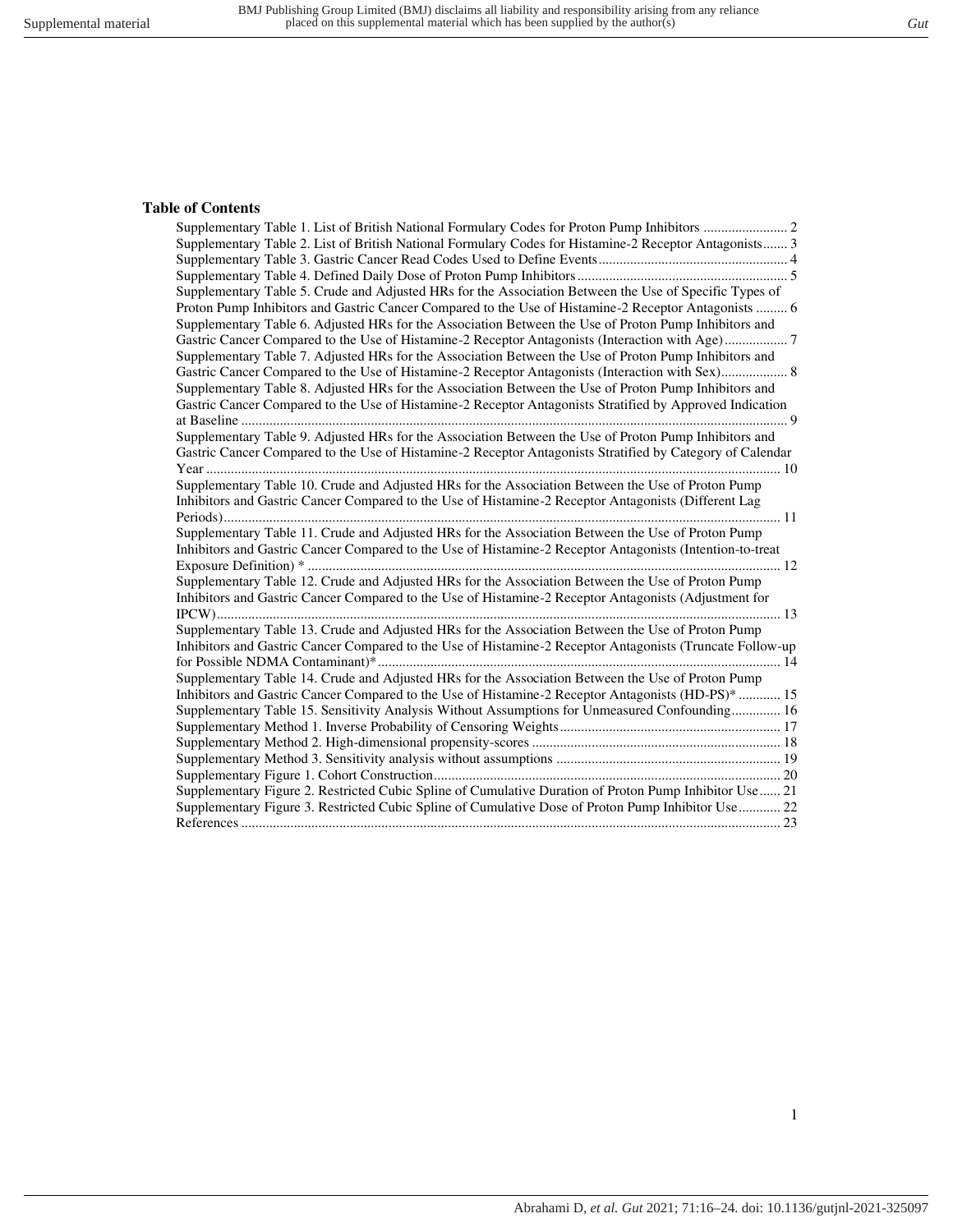<span id="page-1-0"></span>

|                                                                                         | <b>Supplementary Table 1. List of British National Formulary Codes for Proton Pump</b>     |
|-----------------------------------------------------------------------------------------|--------------------------------------------------------------------------------------------|
| <b>Inhibitors</b>                                                                       |                                                                                            |
| $\mathbf{D}$ , $\mathbf{M}$ , $\mathbf{H}$ , $\mathbf{D}$ , $\mathbf{C}$ , $\mathbf{A}$ | $\mathbf{D}$ $\mathbf{M}$ $\mathbf{M}$ $\mathbf{I}$ $\mathbf{D}$ $\mathbf{I}$ $\mathbf{I}$ |

| <b>British National Formulary Header</b>               |
|--------------------------------------------------------|
| Proton Pump Inhibitors/Broad-spectrum Penicillins      |
| Proton Pump Inhibitors/Non-steroidal Anti-inflammatory |
| Drugs                                                  |
| Proton Pump Inhibitors/Macrolides                      |
| <b>Proton Pump Inhibitors</b>                          |
|                                                        |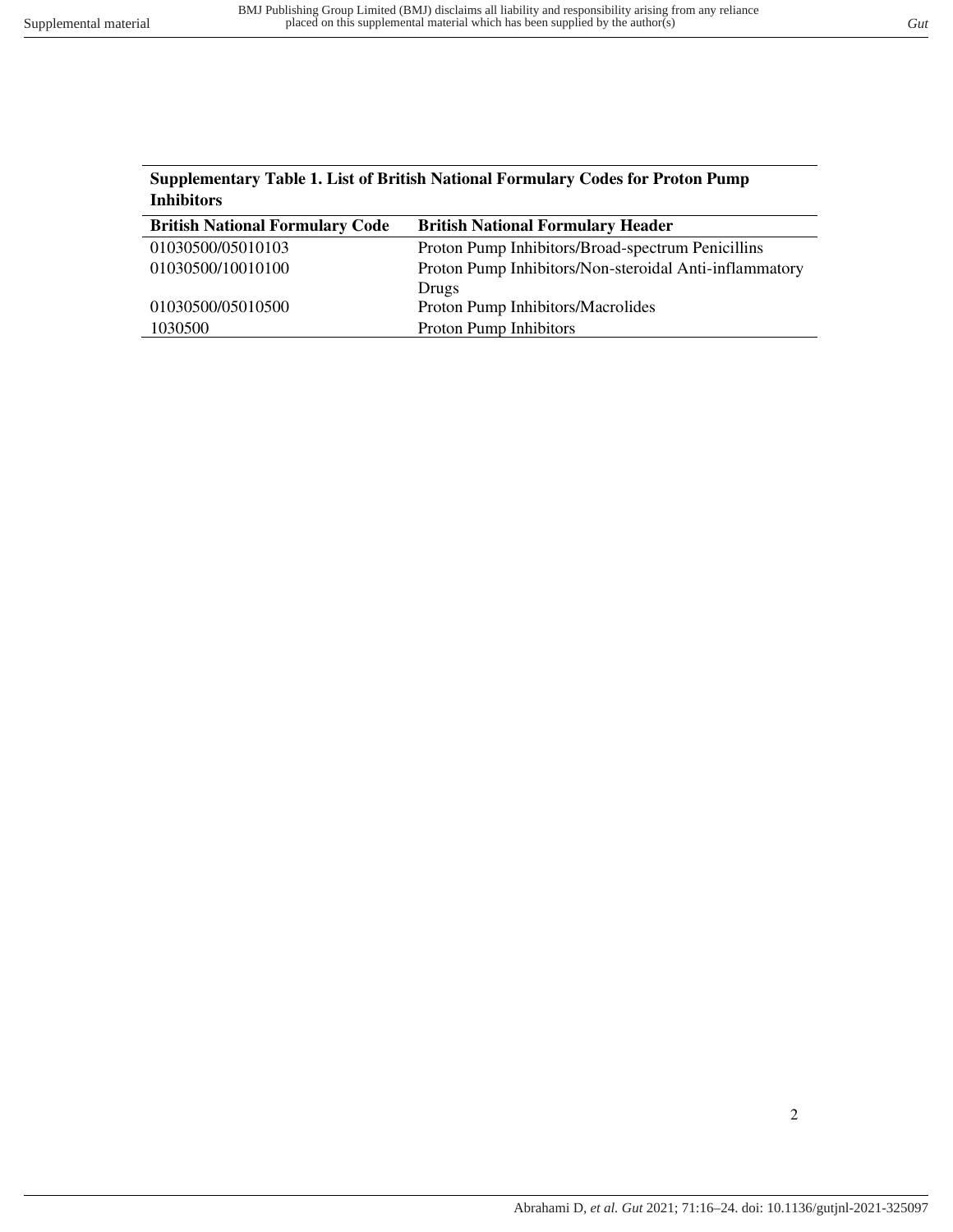| $\sigma$                                                  |
|-----------------------------------------------------------|
| <b>British National Formulary Header</b>                  |
| H <sub>2</sub> receptor antagonists                       |
| H <sub>2</sub> receptor antagonists/Alginate preparations |
| Chelates and complexes/H2 receptor antagonists            |
| Chelates and complexes/H2 receptor antagonists            |
| H <sub>2</sub> receptor antagonists/Indigestion remedies  |
| Compound Alginate Preparations/H2-Receptor Antagonists    |
| Indigestion Preparations/H2-Receptor Antagonists          |
|                                                           |

<span id="page-2-0"></span>**Supplementary Table 2. List of British National Formulary Codes for Histamine-2** 

Abbreviations: H2, Histamine-2.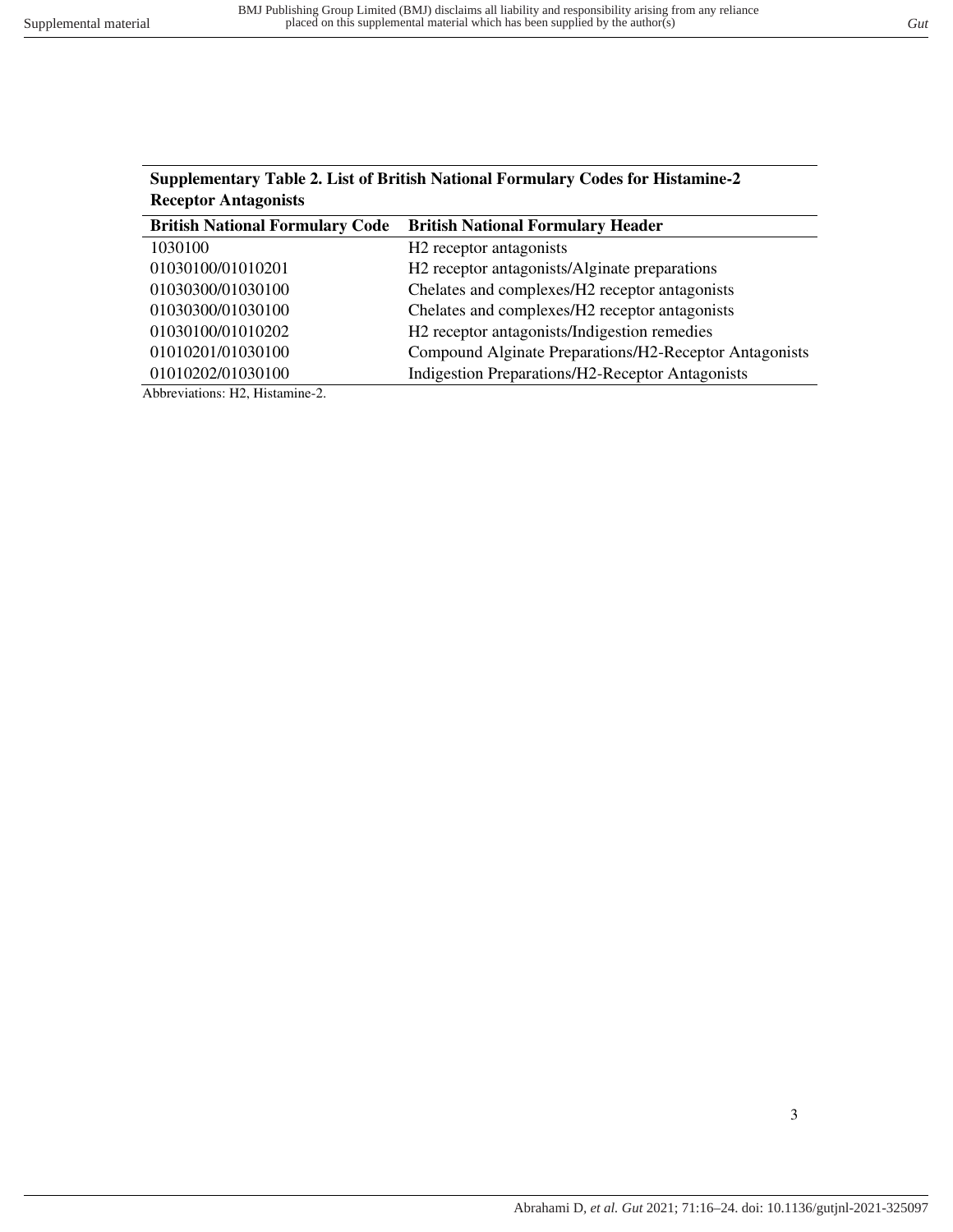<span id="page-3-0"></span>

| <b>Supplementary Table 3. Gastric Cancer Read Codes Used to Define Events</b> |                                                              |  |  |  |
|-------------------------------------------------------------------------------|--------------------------------------------------------------|--|--|--|
| <b>Read Code</b>                                                              | <b>Read Term</b>                                             |  |  |  |
| B11y100                                                                       | Malignant neoplasm of posterior wall of stomach NEC          |  |  |  |
| B11y000                                                                       | Malignant neoplasm of anterior wall of stomach NEC           |  |  |  |
| B110000                                                                       | Malignant neoplasm of cardiac orifice of stomach             |  |  |  |
| <b>B</b> 11.11                                                                | Gastric neoplasm                                             |  |  |  |
| B110100                                                                       | Malignant neoplasm of cardio-oesophageal junction of stomach |  |  |  |
| B110111                                                                       | Malignant neoplasm of gastro-oesophageal junction            |  |  |  |
| B113.00                                                                       | Malignant neoplasm of fundus of stomach                      |  |  |  |
| B111.00                                                                       | Malignant neoplasm of pylorus of stomach                     |  |  |  |
| <b>B117.00</b>                                                                | Malignant neoplasm, overlapping lesion of stomach            |  |  |  |
| <b>B11.00</b>                                                                 | Malignant neoplasm of stomach                                |  |  |  |
| B11yz00                                                                       | Malignant neoplasm of other specified site of stomach NOS    |  |  |  |
| B11y.00                                                                       | Malignant neoplasm of other specified site of stomach        |  |  |  |
| B11z.00                                                                       | Malignant neoplasm of stomach NOS                            |  |  |  |
| B115.00                                                                       | Malignant neoplasm of lesser curve of stomach unspecified    |  |  |  |
| B116.00                                                                       | Malignant neoplasm of greater curve of stomach unspecified   |  |  |  |
| B114.00                                                                       | Malignant neoplasm of body of stomach                        |  |  |  |
| B111000                                                                       | Malignant neoplasm of prepylorus of stomach                  |  |  |  |
| B112.00                                                                       | Malignant neoplasm of pyloric antrum of stomach              |  |  |  |
| B110.00                                                                       | Malignant neoplasm of cardia of stomach                      |  |  |  |
| B111100                                                                       | Malignant neoplasm of pyloric canal of stomach               |  |  |  |
| B111z00                                                                       | Malignant neoplasm of pylorus of stomach NOS                 |  |  |  |
| B110z00                                                                       | Malignant neoplasm of cardia of stomach NOS                  |  |  |  |

Abbreviations: NEC, Neuroendocrine carcinoma; NOS, not otherwise specified.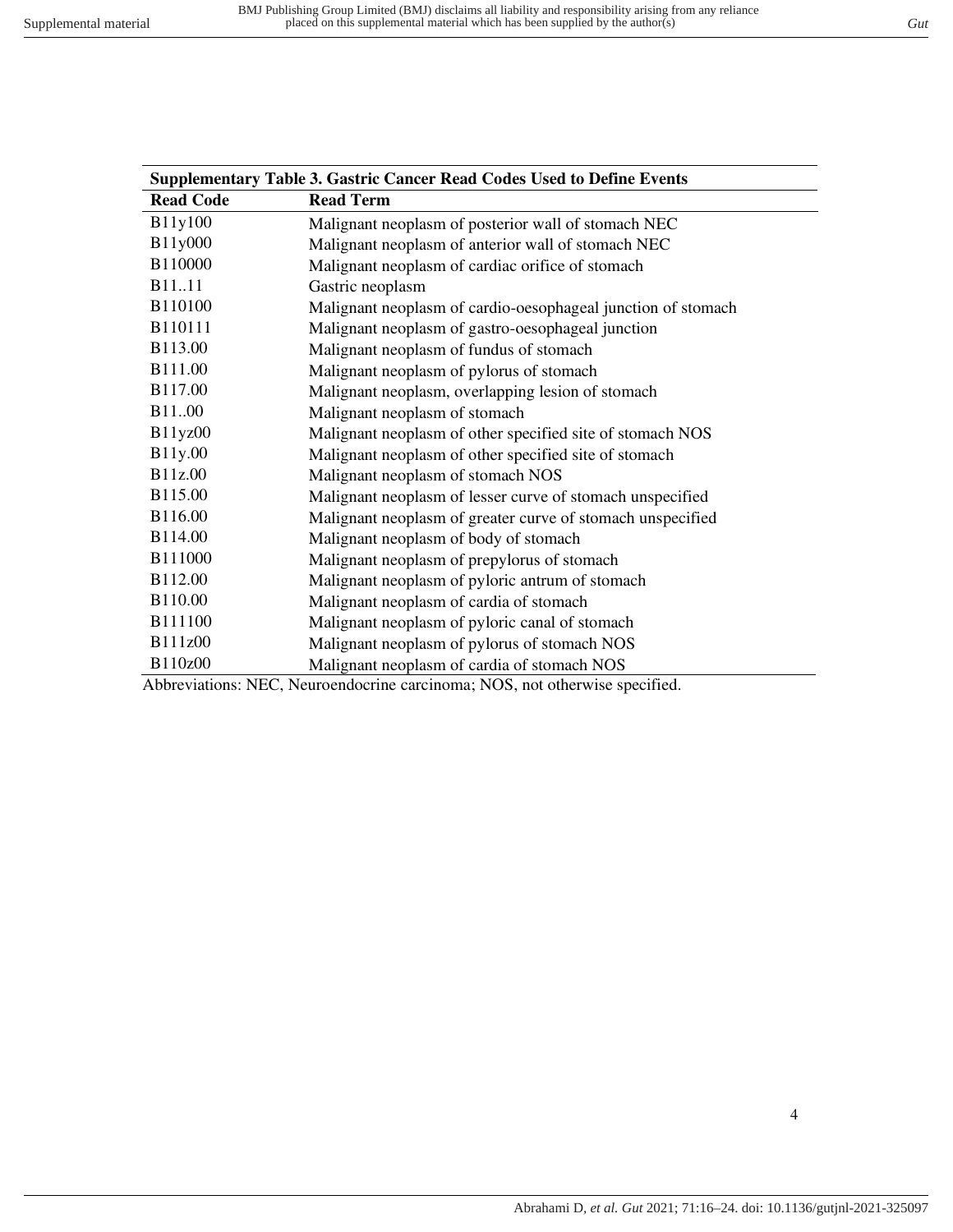<span id="page-4-0"></span>

| <b>Supplementary Table 4. Defined Daily Dose of Proton Pump Inhibitors</b> |                            |  |  |  |
|----------------------------------------------------------------------------|----------------------------|--|--|--|
| <b>Proton Pump Inhibitor Type</b>                                          | <b>Defined Daily Dose*</b> |  |  |  |
| Omeprazole                                                                 | $20 \,\mathrm{mg}$         |  |  |  |
| Esomeprazole                                                               | $30 \text{ mg}$            |  |  |  |
| Rabeprazole                                                                | $20 \text{ mg}$            |  |  |  |
| Lansoprazole                                                               | $30 \text{ mg}$            |  |  |  |
| Pantoprazole                                                               | $40 \text{ mg}$            |  |  |  |

\*All doses are equivalent to 1 Defined Daily Dose.

The dose of each PPI prescription was defined according to the World Health Organization defined daily dose and converted into omeprazole equivalents.<sup>1</sup> This allows for PPIs with different potencies to be compared. According to the defined daily dose, a patient prescribed a 30-day course of 30-mg of esomeprazole is equivalent to a patient prescribed a 30-day course of 20-mg omeprazole.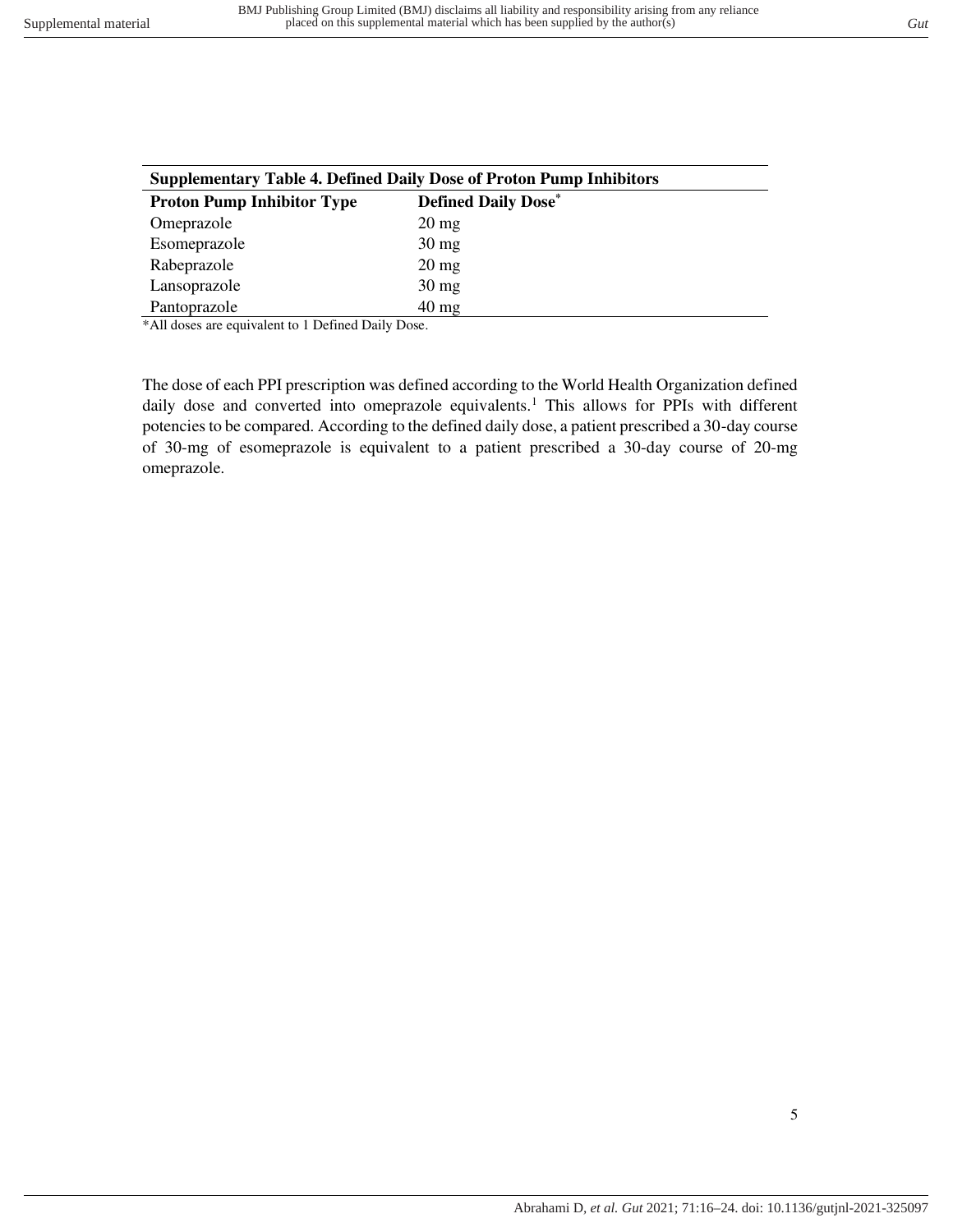**Supplementary Table 5. Crude and Adjusted HRs for the Association Between the Use of Specific Types of Proton Pump Inhibitors and Gastric Cancer Compared to the Use of Histamine-2 Receptor Antagonists**

| <b>Exposure</b>                       | Events | Person-years | Crude incidence<br>rate $(95\% \text{ CI})^*$ | Crude<br><b>HR</b> | Calendar-year<br>weighted HR   | <b>Marginal HR</b><br>$(95\% \text{ CI})$ † |
|---------------------------------------|--------|--------------|-----------------------------------------------|--------------------|--------------------------------|---------------------------------------------|
| Histamine-2 receptor antagonists      | 244    | 947.418      | $25.8(22.6 \text{ to } 29.2)$                 | 1.00               | 1.00 [Reference]               | 1.00 [Reference]                            |
| Proton pump inhibitor type $\ddagger$ |        |              |                                               |                    |                                |                                             |
| Esomeprazole                          | 17     | 78.412       | $21.7(12.6 \text{ to } 34.7)$                 | 0.86               | $1.15(0.70 \text{ to } 1.89)$  | $1.25(0.72 \text{ to } 2.16)$               |
| Lansoprazole                          | 426    | 1,685,920    | $25.3(22.9 \text{ to } 27.8)$                 | 0.98               | $1.37(1.15 \text{ to } 1.63)$  | 1.48 $(1.10 \text{ to } 2.01)$              |
| Omeprazole                            | 661    | 2,867,210    | $23.1(21.3 \text{ to } 24.9)$                 | 0.88               | $1.34(1.13 \text{ to } 1.58)$  | 1.45 $(1.03 \text{ to } 2.02)$              |
| Pantoprazole                          | 22     | 102,816      | $21.4(13.4 \text{ to } 32.4)$                 | 0.86               | $1.10(0.71 \text{ to } 1.71)$  | 1.19 $(0.73 \text{ to } 1.95)$              |
| Rabeprazole                           | 40     | 150,378      | $26.6(19.0 \text{ to } 36.2)$                 | 1.07               | 1.34 $(0.95 \text{ to } 1.89)$ | 1.44 $(0.96 \text{ to } 2.15)$              |

Abbreviations: HR, hazard ratio; CI, confidence interval.

\* Per 100,000 person-years.

<span id="page-5-0"></span>**†**Weighted using standardized mortality ratio weights.

**‡** Combination users contributed 0 events and 3,035 person-years of follow-up.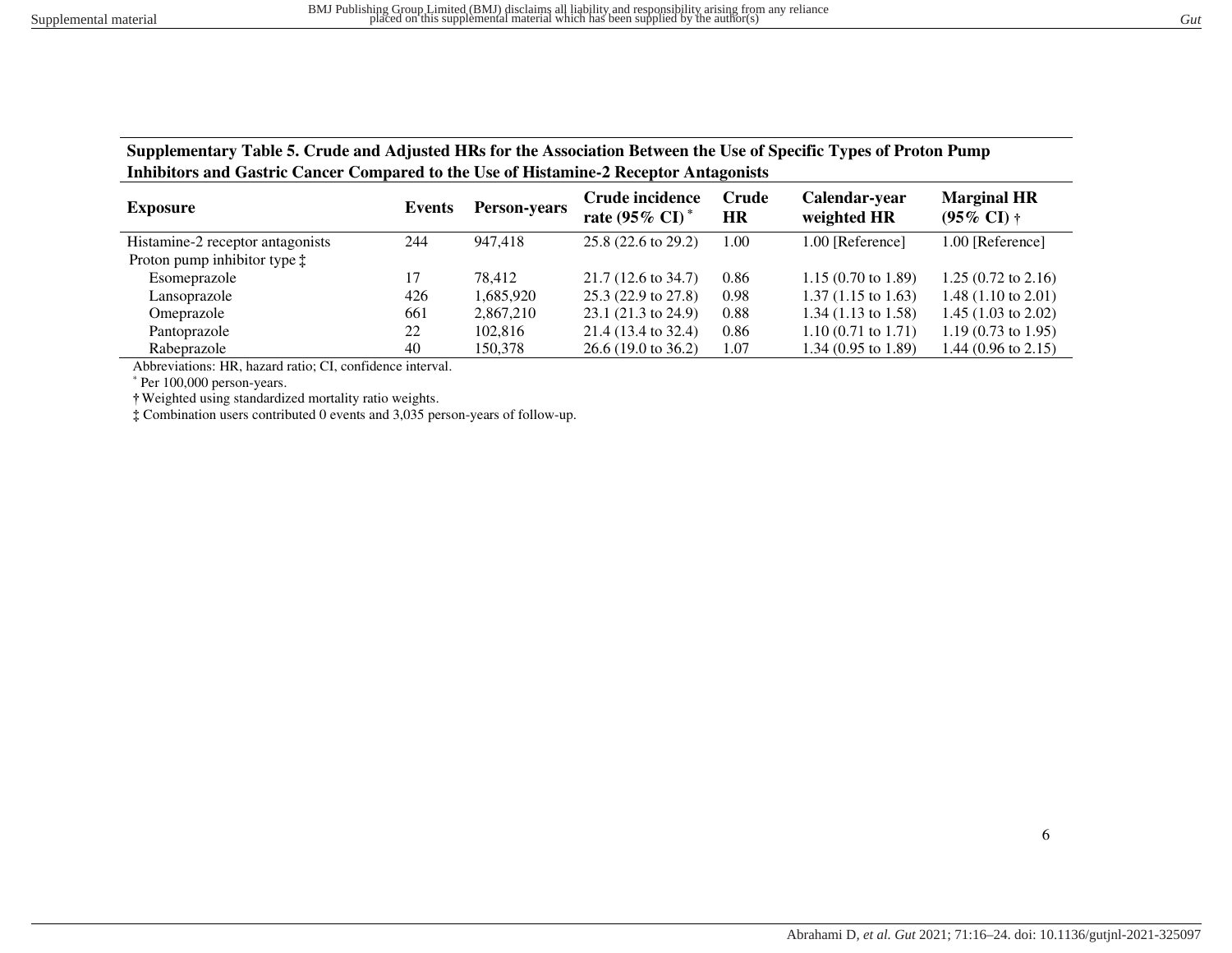<span id="page-6-0"></span>

| Supplementary Table 6. Adjusted HRs for the Association Between the Use of Proton Pump Inhibitors |
|---------------------------------------------------------------------------------------------------|
| and Gastric Cancer Compared to the Use of Histamine-2 Receptor Antagonists (Interaction with Age) |

|                                            |                               |                                | 75 T                           |
|--------------------------------------------|-------------------------------|--------------------------------|--------------------------------|
|                                            | Age $\leq 65$                 | Age 65-74                      | $Age \geq 75$                  |
| Events                                     | 431                           | 491                            | 488                            |
| Person-Years                               | 3,907,039                     | 1,191,102                      | 737,049                        |
| Crude incidence rate $(95\% \text{ CI})^*$ | $11.0(10.0 \text{ to } 12.1)$ | 41.2 $(37.7 \text{ to } 45.0)$ | $66.2(60.5 \text{ to } 72.4)$  |
| Crude HR                                   |                               |                                |                                |
| Histamine-2 receptor antagonists           | 1.00                          | 1.00                           | 1.00                           |
| Proton pump inhibitors                     | 0.77                          | 1.02                           | 1.00                           |
|                                            |                               |                                | p-interaction: 0.18            |
| Adjusted HR (95% CI) <sup>†</sup>          |                               |                                |                                |
| Histamine-2 receptor antagonists           | 1.00 [Reference]              | 1.00 [Reference]               | 1.00 [Reference]               |
| Proton pump inhibitors                     | $1.27(0.69 \text{ to } 2.33)$ | 1.42 $(0.84 \text{ to } 2.40)$ | 1.71 $(1.04 \text{ to } 2.81)$ |
|                                            |                               |                                | p-interaction: 0.75            |

Abbreviations: HR, hazard ratio; CI, confidence interval.

\* Per 100,000 person-years.

**†**Weighted using standardized mortality ratio weights.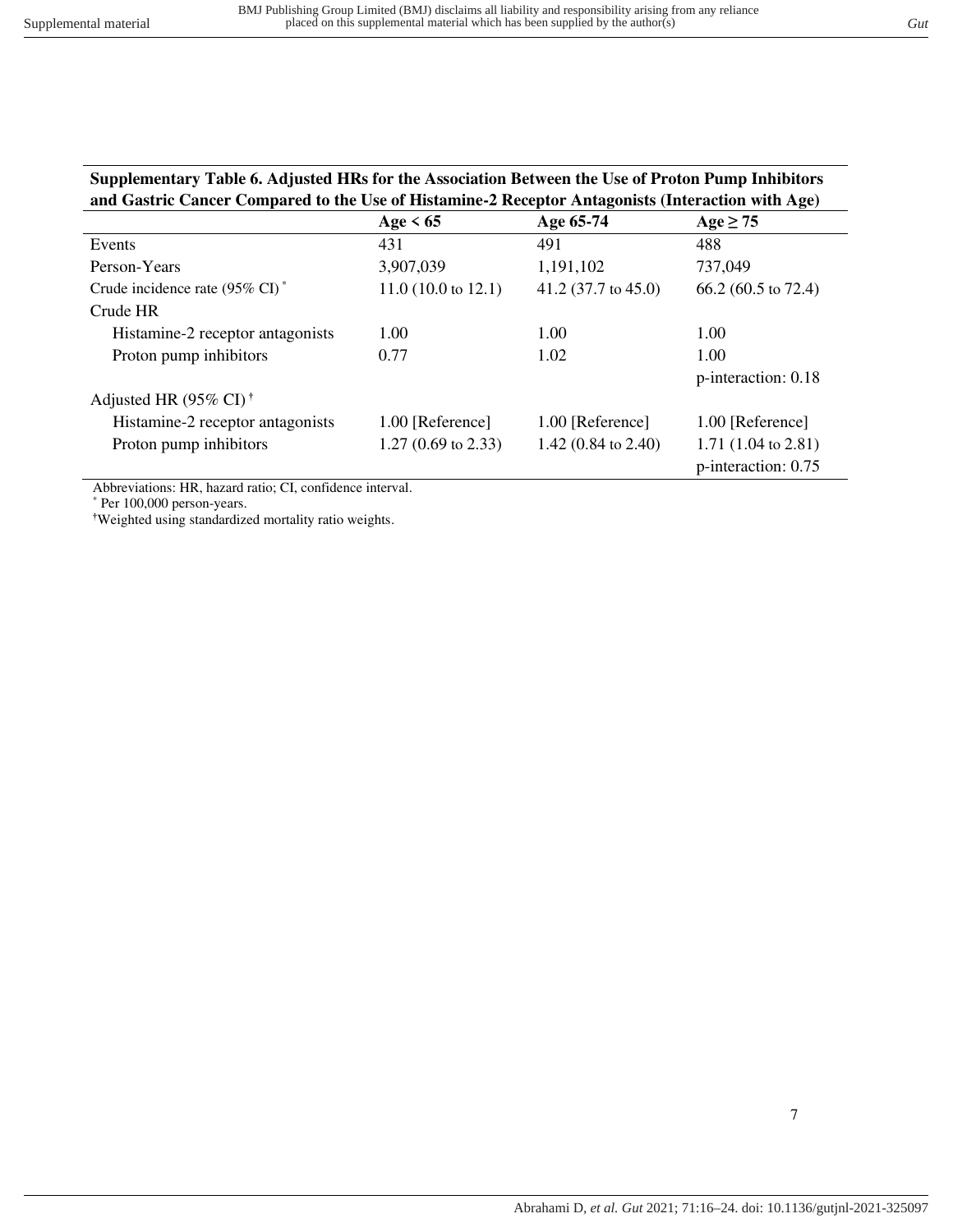## <span id="page-7-0"></span>**Supplementary Table 7. Adjusted HRs for the Association Between the Use of Proton Pump Inhibitors and Gastric Cancer Compared to the Use of Histamine-2 Receptor Antagonists (Interaction with Sex)**

|                                            | <b>Male</b>                   | Female                         |
|--------------------------------------------|-------------------------------|--------------------------------|
| Events                                     | 854                           | 556                            |
| Person-Years                               | 2,591,410                     | 3,243,779                      |
| Crude Incidence Rate (95% CI) <sup>*</sup> | 33.0 (30.8 to 35.2)           | 17.1 $(15.7 \text{ to } 18.6)$ |
| Crude HR                                   |                               |                                |
| Histamine-2 receptor antagonists           | 1.00                          | 1.00                           |
| Proton pump inhibitors                     | 0.87                          | 0.98                           |
|                                            |                               | p-interaction: 0.43            |
| Adjusted HR $(95\% \text{ CI})^{\dagger}$  |                               |                                |
| Histamine-2 receptor antagonists           | 1.00 [Reference]              | 1.00 [Reference]               |
| Proton pump inhibitors                     | $1.25(0.84 \text{ to } 1.88)$ | 1.91 $(1.22 \text{ to } 3.00)$ |
|                                            |                               | p-interaction: 0.17            |

Abbreviations: HR, hazard ratio; CI, confidence interval.

\* Per 100,000 person-years.

**†**Weighted using standardized mortality ratio weights.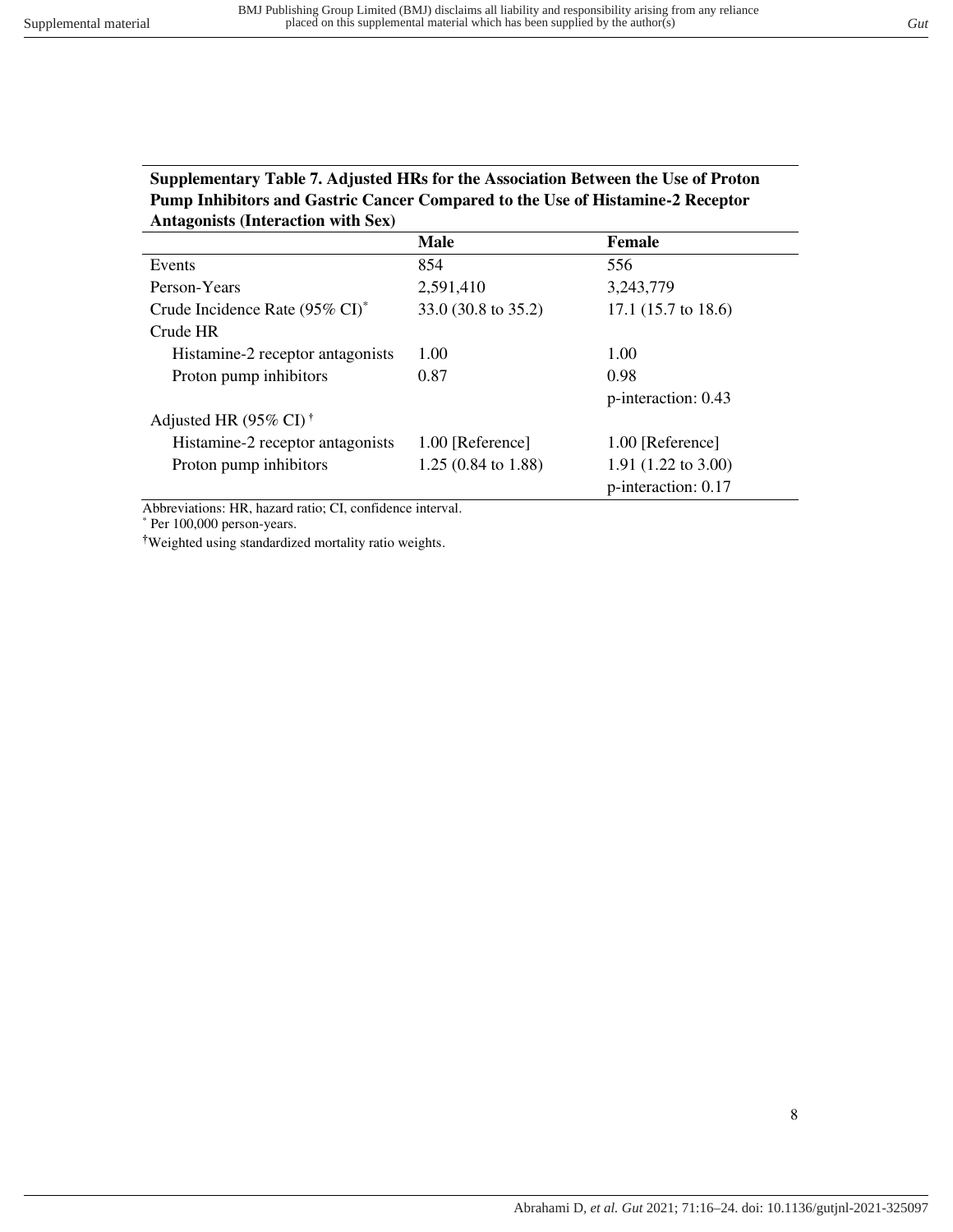**Supplementary Table 8. Adjusted HRs for the Association Between the Use of Proton Pump Inhibitors and Gastric Cancer Compared to the Use of Histamine-2 Receptor Antagonists Stratified by Approved Indication at Baseline** 

| <b>Indication</b> *              | Events | <b>Person-years</b> | Crude incidence<br>rate (95% CI) <sup>†</sup> | Crude<br><b>HR</b> | Calendar-year<br>weighted HR   | <b>Marginal HR</b><br>$(95\% \text{ C}I) \dagger$ |
|----------------------------------|--------|---------------------|-----------------------------------------------|--------------------|--------------------------------|---------------------------------------------------|
| Gastroesophageal reflux disease  |        |                     |                                               |                    |                                |                                                   |
| Histamine-2 receptor antagonists | 20     | 78.410              | $25.5(15.6 \text{ to } 39.4)$                 | 1.00               | 1.00 [Reference]               | 1.00 [Reference]                                  |
| Proton pump inhibitor            | 106    | 484,578             | $21.9(17.9 \text{ to } 26.5)$                 | 0.86               | $1.23$ (0.71 to 2.13)          | 1.38 $(0.59 \text{ to } 3.22)$                    |
| Peptic ulcer disease             |        |                     |                                               |                    |                                |                                                   |
| Histamine-2 receptor antagonists | 21     | 40,570              | $51.8$ (32.0 to 79.1)                         | 1.00               | 1.00 [Reference]               | 1.00 [Reference]                                  |
| Proton pump inhibitor            | 90     | 161.650             | 55.7 (44.8 to 68.4)                           | 1.06               | $1.38(0.77 \text{ to } 2.48)$  | 1.53 $(0.48 \text{ to } 4.92)$                    |
| Dyspepsia                        |        |                     |                                               |                    |                                |                                                   |
| Histamine-2 receptor antagonists | 97     | 292,664             | 33.1 $(26.9 \text{ to } 40.4)$                | 1.00               | 1.00 [Reference]               | 1.00 [Reference]                                  |
| Proton pump inhibitor            | 270    | 954,590             | $28.3(25.0 \text{ to } 31.9)$                 | 0.86               | 1.19 $(0.90 \text{ to } 1.56)$ | $1.12(0.69 \text{ to } 1.85)$                     |

<span id="page-8-0"></span>Abbreviations: HR, hazard ratio; CI, confidence interval.

\* Barrett's esophagus and *H. pylori* generated few events with unstable estimates.

† Per 100,000 person-years.

**‡**Weighted using standardized mortality ratio weights.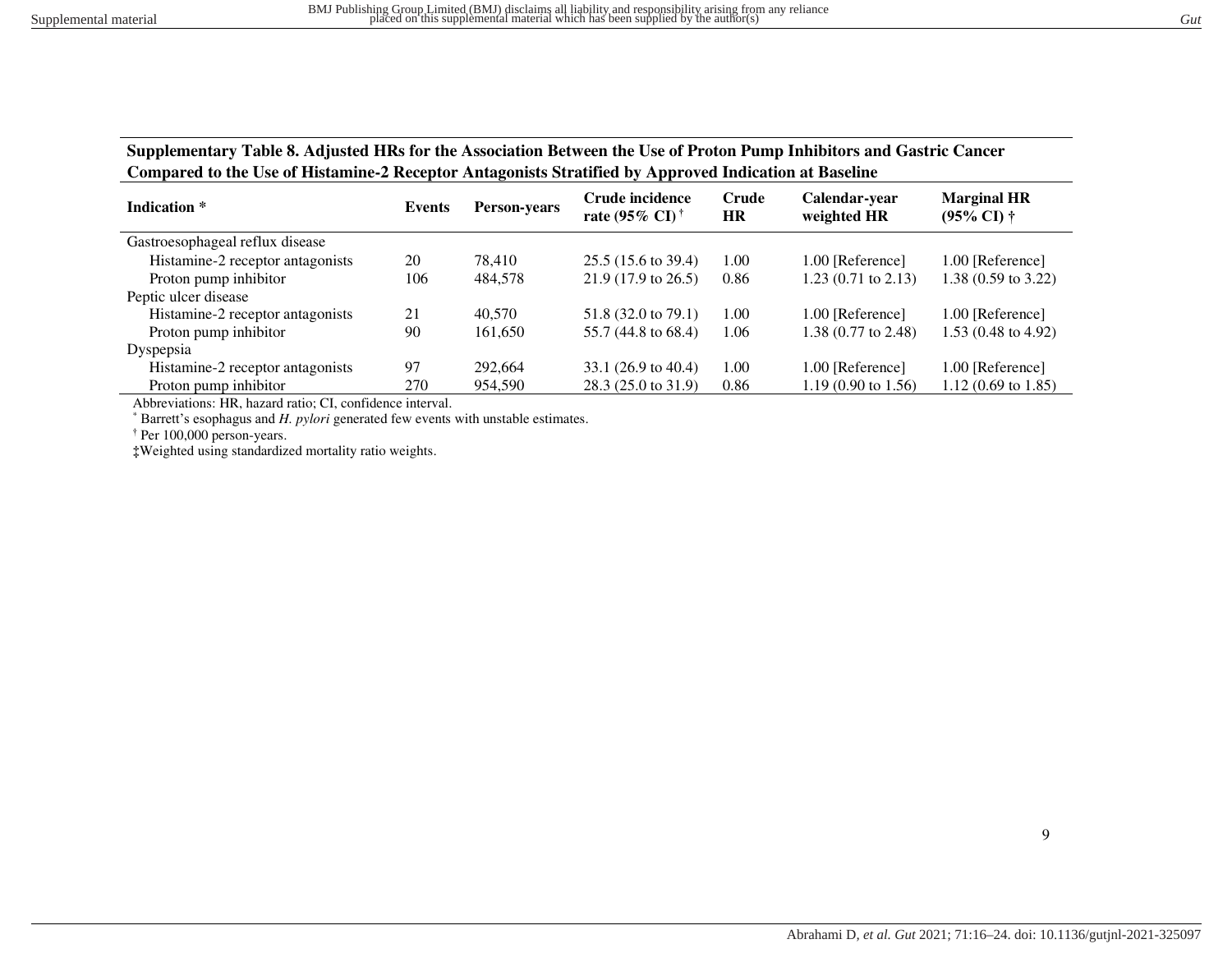**Supplementary Table 9. Adjusted HRs for the Association Between the Use of Proton Pump Inhibitors and Gastric Cancer Compared to the Use of Histamine-2 Receptor Antagonists Stratified by Category of Calendar Year** 

| <b>Calendar Year</b>                  | Events | Person-years | Crude incidence<br>rate $(95\% \text{ CI})^*$ | <b>Crude HR</b> | <b>Marginal HR</b><br>$(95\% \text{ CI})$ † |
|---------------------------------------|--------|--------------|-----------------------------------------------|-----------------|---------------------------------------------|
| 1990-1994                             |        |              |                                               |                 |                                             |
| Histamine-2 receptor antagonists      | 88     | 221,998      | 39.6 (31.8 to 48.8)                           | 1.00            | 1.00 [Reference]                            |
| Proton pump inhibitor                 | 21     | 61,313       | 34.3 (21.2 to 52.4)                           | 0.89            | $0.95(0.58 \text{ to } 1.56)$               |
| 1995-1999                             |        |              |                                               |                 |                                             |
| Histamine-2 receptor antagonists      | 83     | 282,105      | 29.4 (23.4 to 36.5)                           | 1.00            | 1.00 [Reference]                            |
| Proton pump inhibitor                 | 89     | 305,308      | 29.2 (23.4 to 35.9)                           | 1.06            | $1.07(0.78 \text{ to } 1.46)$               |
| 2000-2004                             |        |              |                                               |                 |                                             |
| Histamine-2 receptor antagonists      | 54     | 280,498      | 19.3 $(14.5 \text{ to } 25.1)$                | 1.00            | 1.00 [Reference]                            |
| Proton pump inhibitor                 | 315    | 1,143,684    | $27.5(24.6 \text{ to } 30.8)$                 | 1.57            | 1.43 $(1.04 \text{ to } 1.98)$              |
| 2005-2009                             |        |              |                                               |                 |                                             |
| Histamine-2 receptor antagonists      | 9      | 114,596      | 7.9 $(3.6 \text{ to } 14.9)$                  | 1.00            | 1.00 [Reference]                            |
| Proton pump inhibitor                 | 515    | 1,999,341    | $25.8(23.6 \text{ to } 28.0)$                 | 3.43            | $2.55(1.21 \text{ to } 5.38)$               |
| 2010-2018                             |        |              |                                               |                 |                                             |
| Histamine-2 receptor antagonists      | 10     | 48,221       | $20.7(9.9 \text{ to } 38.1)$                  | 1.00            | 1.00 [Reference]                            |
| Proton pump inhibitor<br>$\mathbf{r}$ | 226    | 1,378,125    | 16.4 (14.3 to 18.7)                           | 0.82            | $0.87(0.45 \text{ to } 1.71)$               |

<span id="page-9-0"></span>Abbreviations: HR, hazard ratio; CI, confidence interval.

\* Per 100,000 person-years.

**†**Weighted using standardized mortality ratio weights.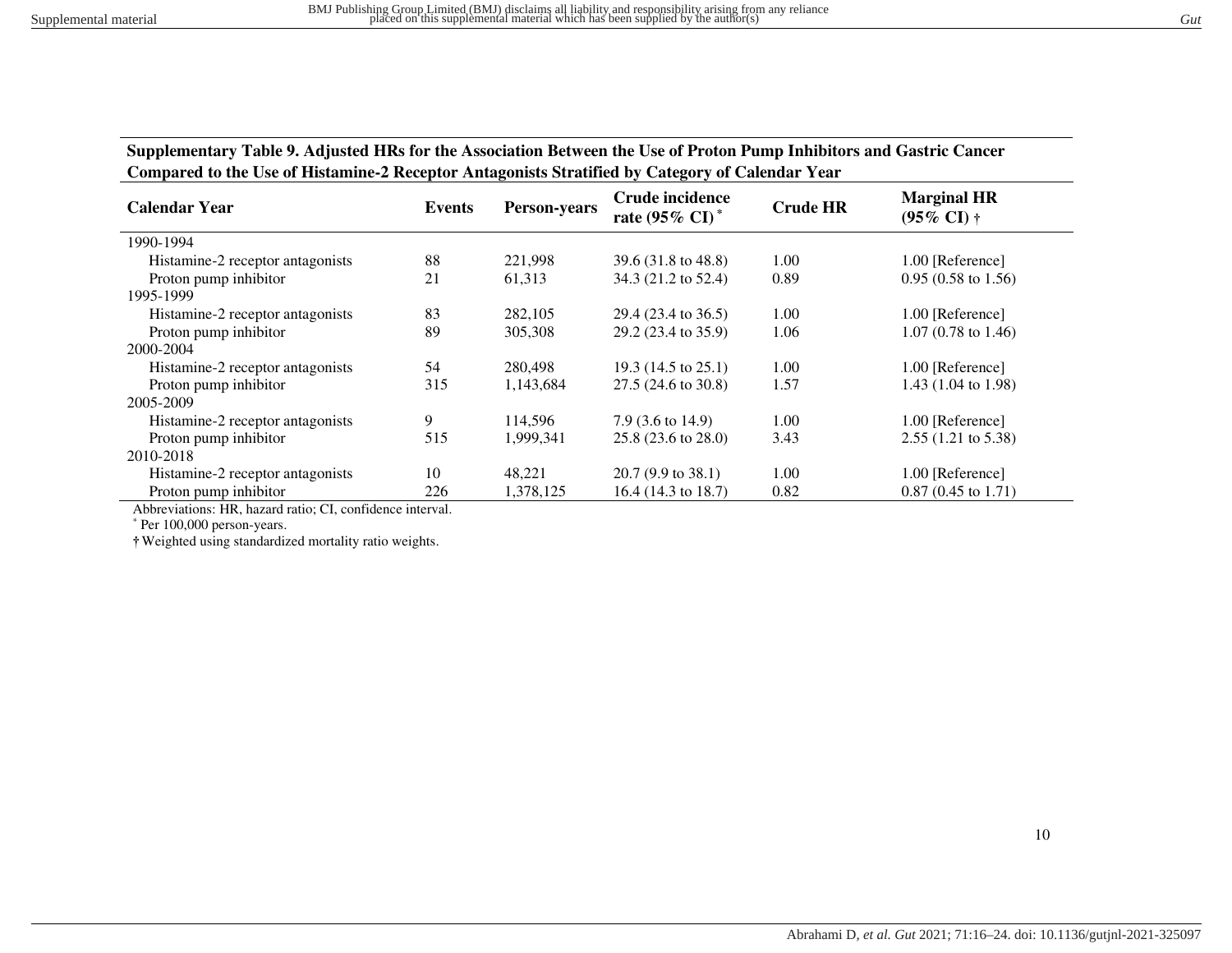**Supplementary Table 10. Crude and Adjusted HRs for the Association Between the Use of Proton Pump Inhibitors and Gastric Cancer Compared to the Use of Histamine-2 Receptor Antagonists (Different Lag Periods)**

| <b>Length of Lag Period</b>            | Events | <b>Person-years</b> | Crude incidence<br>rate $(95\% \text{ CI})^*$ | Crude<br><b>HR</b> | Calendar-year<br>weighted HR   | <b>Marginal HR</b><br>$(95\% \text{ CI}) \dagger$ |
|----------------------------------------|--------|---------------------|-----------------------------------------------|--------------------|--------------------------------|---------------------------------------------------|
| 3 years                                |        |                     |                                               |                    |                                |                                                   |
| Histamine-2 receptor antagonists       | 136    | 649.219             | $20.9(17.6 \text{ to } 24.8)$                 | 1.00               | 1.00 [Reference]               | 1.00 [Reference]                                  |
| Proton pump inhibitors                 | 671    | 3,235,785           | $20.7(19.2 \text{ to } 22.4)$                 | 0.99               | 1.28 $(1.05 \text{ to } 1.56)$ | $1.75(1.06 \text{ to } 2.89)$                     |
| 5 years                                |        |                     |                                               |                    |                                |                                                   |
| Histamine-2 receptor antagonists       | 102    | 441.939             | $23.1(18.8 \text{ to } 28.0)$                 | 1.00               | 1.00                           | 1.00 [Reference]                                  |
| Proton pump inhibitors<br>435          |        | 2.047.297           | $21.2(19.3 \text{ to } 23.3)$                 | 0.91               | 1.21 (0.96 to 1.52)            | 1.41 $(0.66 \text{ to } 3.00)$                    |
| 10 years                               |        |                     |                                               |                    |                                |                                                   |
| 36<br>Histamine-2 receptor antagonists |        | 36,462              | 24.4 (17.1 to 33.8)                           | 1.00               | 1.00 [Reference]               | 1.00 [Reference]                                  |
| Proton pump inhibitors                 | 95     | 490,853             | 19.4 (15.7 to 23.7)                           | 0.78               | $1.00$ (0.67 to 1.49)          | $2.21(0.94 \text{ to } 5.19)$                     |

<span id="page-10-0"></span>Abbreviations: HR, hazard ratio; CI, confidence interval.

\* Per 100,000 person-years.

**†**Weighted using standardized mortality ratio weights.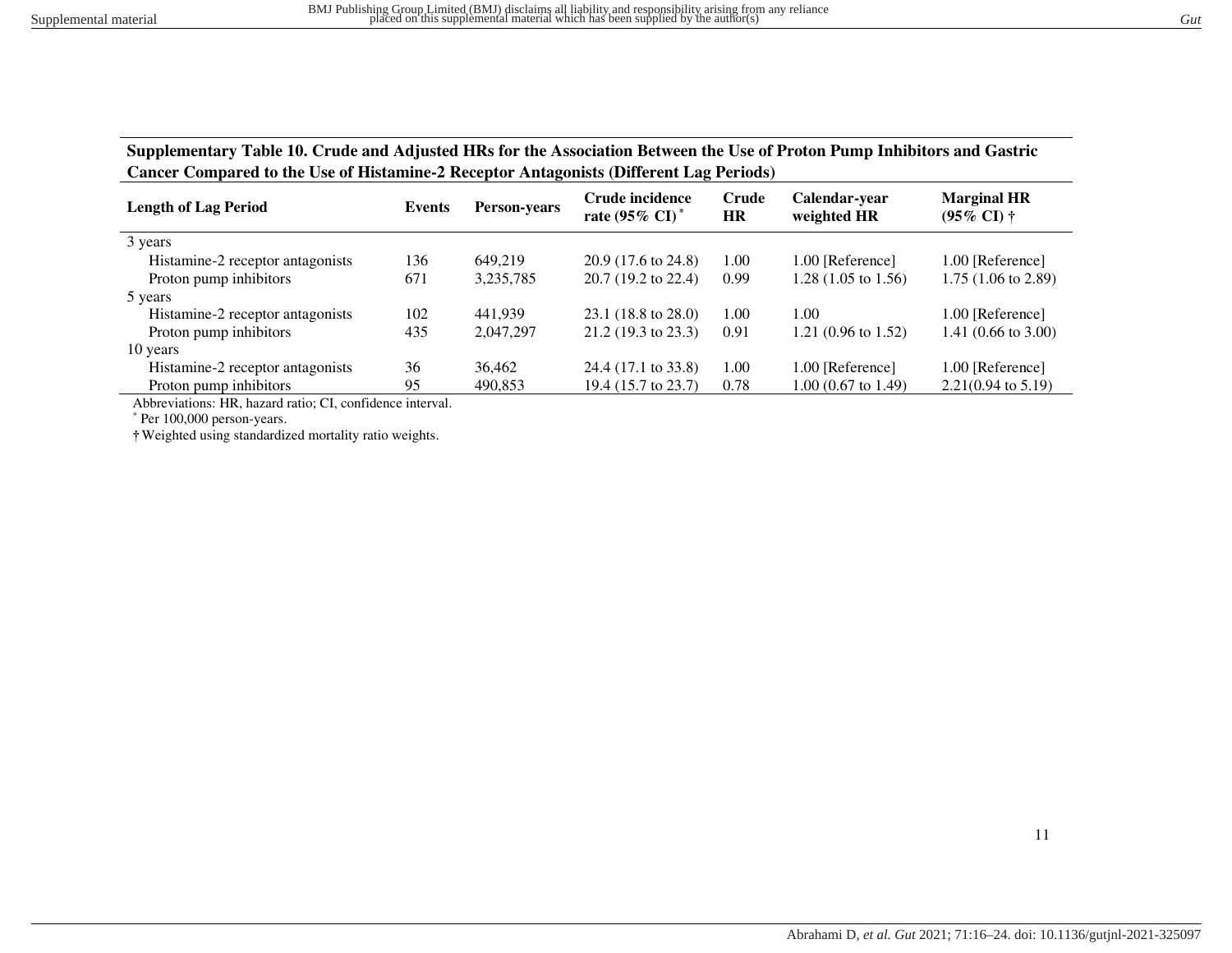| Supplementary Table 11. Crude and Adjusted HRs for the Association Between the Use of Proton Pump Inhibitors and Gastric |
|--------------------------------------------------------------------------------------------------------------------------|
| Cancer Compared to the Use of Histamine-2 Receptor Antagonists (Intention-to-treat Exposure Definition) *                |

| <b>Exposure</b>                  | Events | Person-years | Crude incidence<br>rate $(95\% \text{ CI})^{\dagger}$ | Crude<br>HR | Calendar-year<br>weighted HR   | <b>Marginal HR</b><br>$(95\% \text{ CI})$ $\ddagger$ |
|----------------------------------|--------|--------------|-------------------------------------------------------|-------------|--------------------------------|------------------------------------------------------|
| Histamine-2 receptor antagonists | 493    | ۔54,760,954  | $28.0(25.6 \text{ to } 30.6)$                         | 1.00        | 1.00 [Reference]               | 1.00 [Reference]                                     |
| Proton pump inhibitors           | .256   | 5.275.112    | $23.8(22.5 \text{ to } 25.2)$                         | 0.82        | 1.12 $(0.99 \text{ to } 1.26)$ | 1.26 (1.02 to 1.55)                                  |

Abbreviations: HR, hazard ratio; CI, confidence interval.

\* Did not censor on switch from PPI to H2RA or H2RA to PPI.

**†** Per 100,000 person-years.

<span id="page-11-0"></span>**‡**Weighted using standardized mortality ratio weights.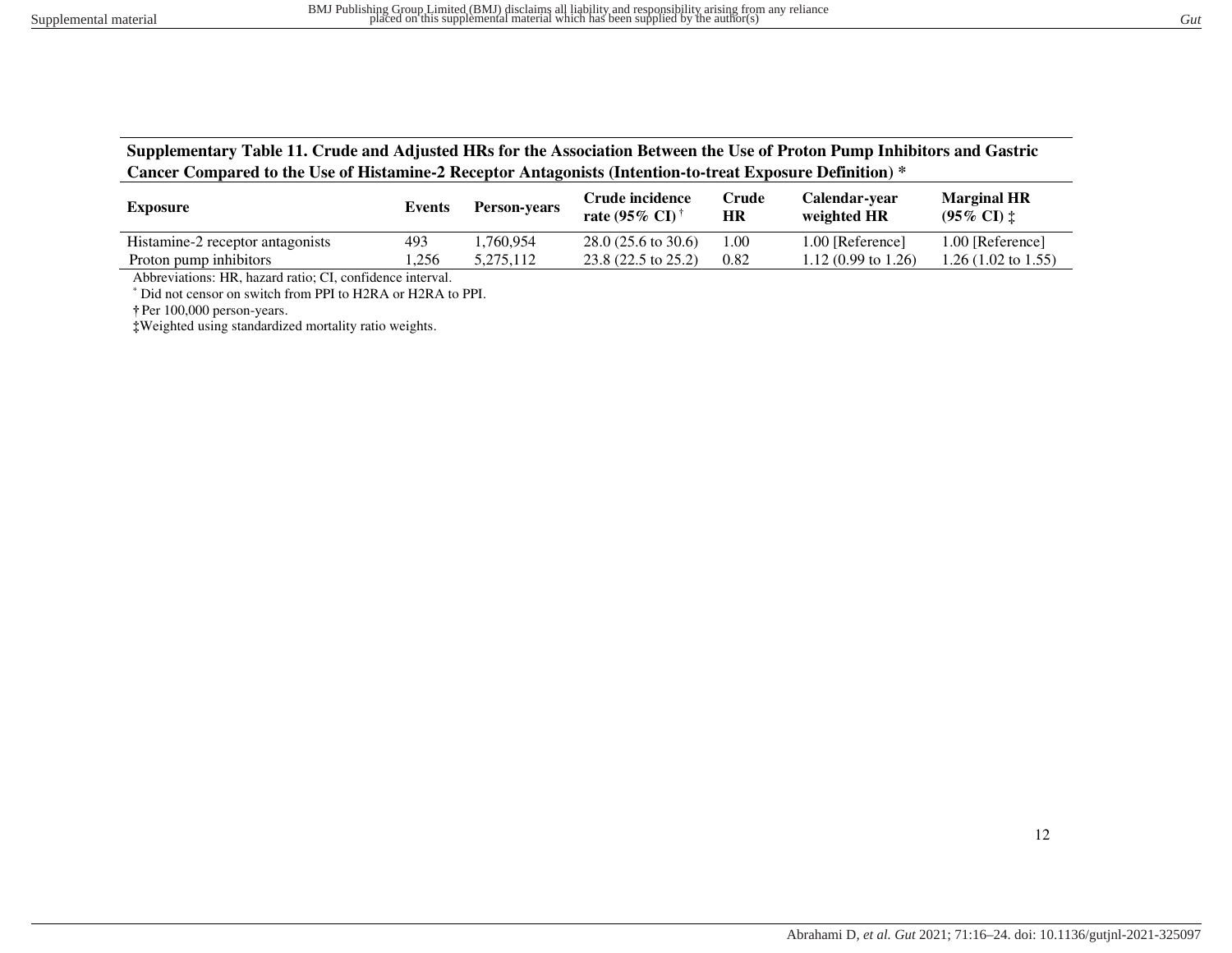## **Supplementary Table 12. Crude and Adjusted HRs for the Association Between the Use of Proton Pump Inhibitors and Gastric Cancer Compared to the Use of Histamine-2 Receptor Antagonists (Adjustment for IPCW)**

| <b>Exposure</b>                  | Events | <b>Person-vears</b> | Crude incidence<br>rate $(95\% \text{ CI})^*$ | Crude<br>HR | Calendar-year<br>weighted HR   | <b>Marginal HR</b><br>$(95\% \text{ CI})$ † |
|----------------------------------|--------|---------------------|-----------------------------------------------|-------------|--------------------------------|---------------------------------------------|
| Histamine-2 receptor antagonists | 244    | 1,253,913           | 19.5 $(17.1 \text{ to } 22.1)$                | 0.00        | 1.00 [Reference]               | 1.00 [Reference]                            |
| Proton pump inhibitors           | .166   | 6.360.764           | 18.3 (17.3 to 19.4)                           | 0.93        | 1.41 $(1.20 \text{ to } 1.66)$ | 1.54 $(1.01 \text{ to } 2.35)$              |
| $-$<br>$-1$<br>$- - -$           |        |                     |                                               |             |                                |                                             |

Abbreviations: HR, hazard ratio; CI, confidence interval.

\* Per 100,000 person-years.

<span id="page-12-0"></span>**†** Weighted using standardized mortality ratio weights and inverse probability of censoring weights for death and switching.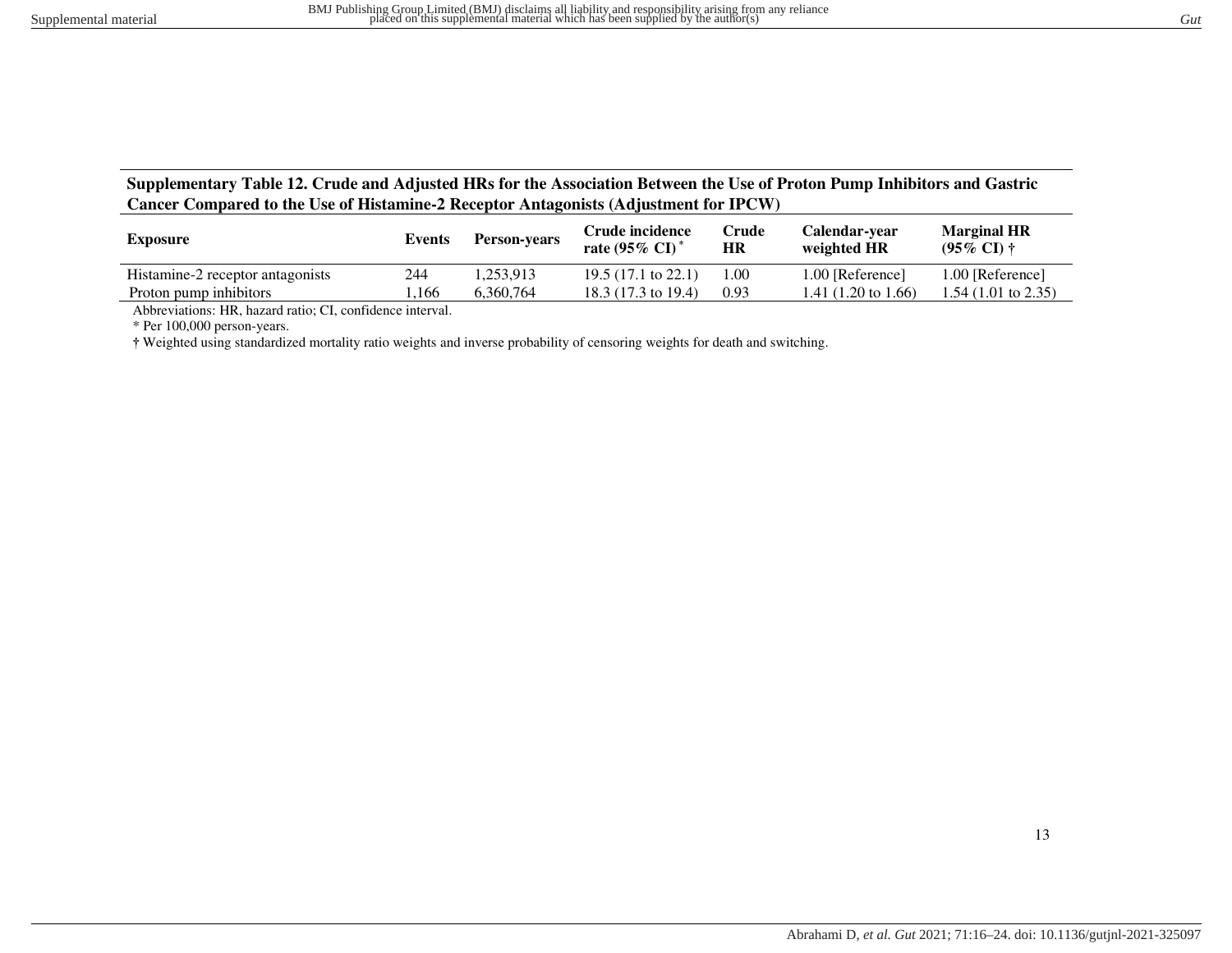## **Supplementary Table 13. Crude and Adjusted HRs for the Association Between the Use of Proton Pump Inhibitors and Gastric Cancer Compared to the Use of Histamine-2 Receptor Antagonists (Truncate Follow-up for Possible NDMA Contaminant)\***

|           | <b>HR</b>                          |                                                                | $(95\% \text{ CI}) \pm$     |
|-----------|------------------------------------|----------------------------------------------------------------|-----------------------------|
| 932,052   | 1.00                               | 1.00 [Reference]                                               | 1.00 [Reference]            |
| 4.497.921 | 0.94                               | 1.33 $(1.14 \text{ to } 1.56)$                                 | 1.41 (1.02 to 1.94)         |
|           | rate $(95\% \text{ CI})^{\dagger}$ | $26.1(22.9 \text{ to } 29.6)$<br>$24.7(23.3 \text{ to } 26.2)$ | Person-years<br>weighted HR |

Abbreviations: HR, hazard ratio; CI, confidence interval.

\* Follow-up truncated on December 31, 2017.

**†** Per 100,000 person-years.

<span id="page-13-0"></span>**‡**Weighted using standardized mortality ratio weights.

14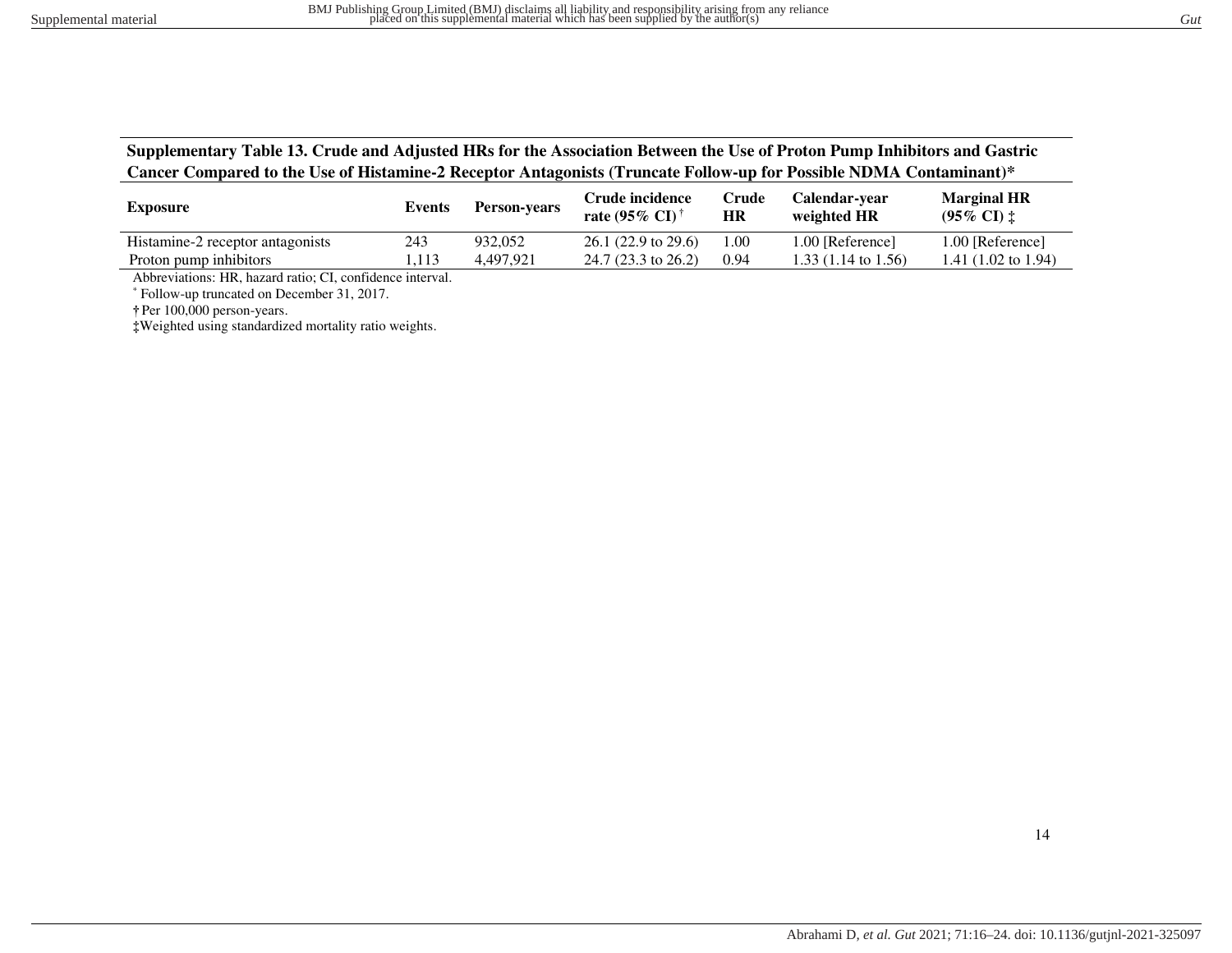## **Supplementary Table 14. Crude and Adjusted HRs for the Association Between the Use of Proton Pump Inhibitors and Gastric Cancer Compared to the Use of Histamine-2 Receptor Antagonists (HD-PS)\***

| <b>Exposure</b>                  | Events | <b>Person-vears</b> | Crude incidence<br>rate $(95\% \text{ CI})$ | <b>Crude HR</b> | <b>Marginal HR</b><br>$(95\% \text{ CI})$ $\ddagger$ |
|----------------------------------|--------|---------------------|---------------------------------------------|-----------------|------------------------------------------------------|
| Histamine-2 receptor antagonists | 244    | 947.396             | $25.8(22.6 \text{ to } 29.2)$               | .00             | 1.00 [Reference]                                     |
| Proton pump inhibitors           | .166   | 4.887.522           | $23.9(22.5 \text{ to } 25.3)$               | 0.92            | 1.48 (1.09 to 2.01)                                  |

Abbreviations: HR, hazard ratio; CI, confidence interval.

\* Treatment weights created using predefined covariates listed in the manuscript and 200 empirically selected covariates from the HD-PS algorithm. **†** Per 100,000 person-years.

<span id="page-14-0"></span>**‡**Weighted using standardized mortality ratio weights.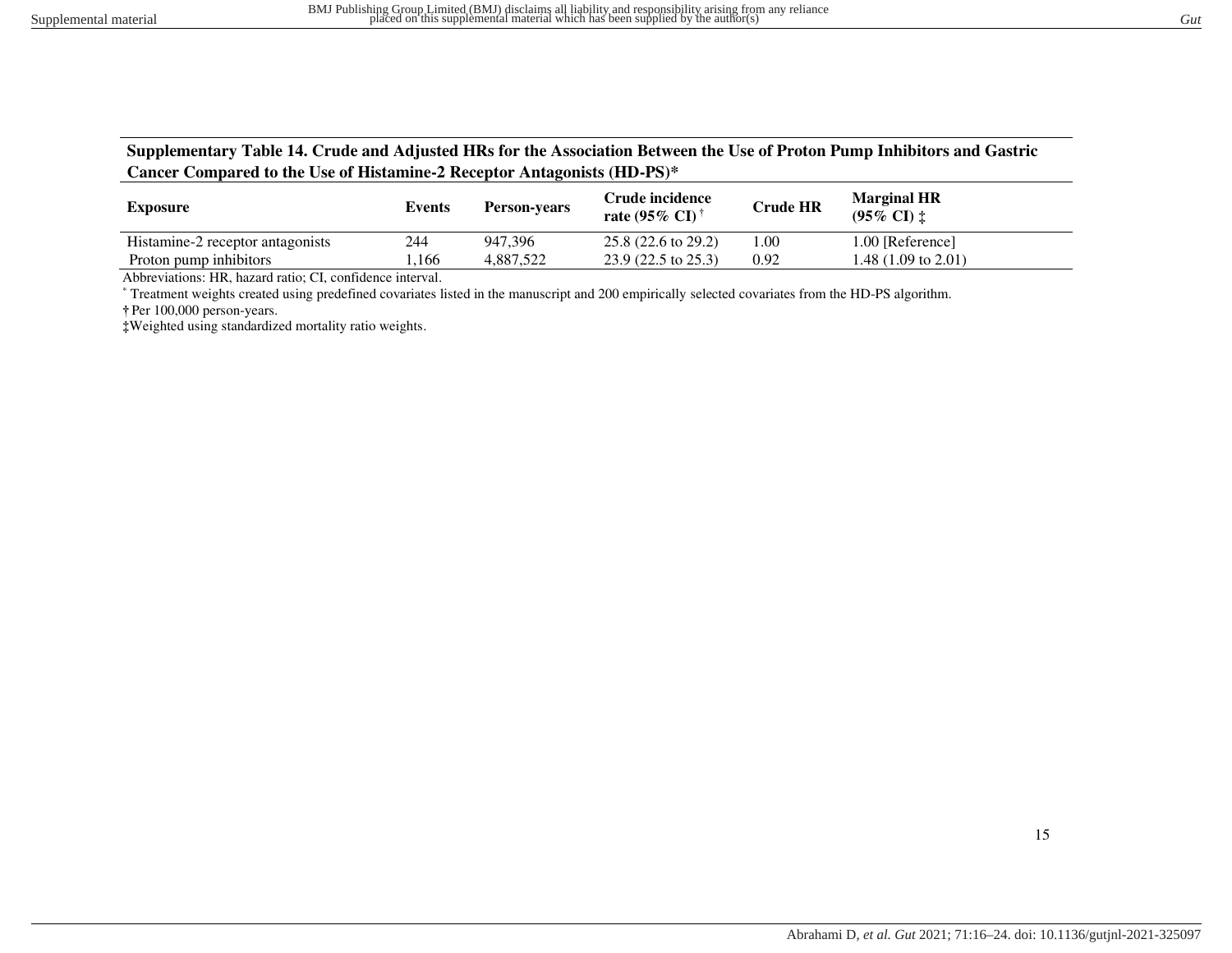<span id="page-15-0"></span>

|                       |            | Supplementary Table 15. Sensitivity Analysis Without Assumptions for Unmeasured Confounding |                   |                     |                   |                                     |                                                       |                   |                   |                   |  |  |  |
|-----------------------|------------|---------------------------------------------------------------------------------------------|-------------------|---------------------|-------------------|-------------------------------------|-------------------------------------------------------|-------------------|-------------------|-------------------|--|--|--|
|                       |            | Risk ratio for unmeasured confounder and outcome association                                |                   |                     |                   |                                     |                                                       |                   |                   |                   |  |  |  |
|                       |            | 1.2                                                                                         | 1.3               | 1.5                 | 1.8               | 2.0                                 | 2.5                                                   | 3.0               | 4.0               | 5.0               |  |  |  |
|                       |            | 1.41 (1.03-1.93)                                                                            | 1.39 (1.02-1.90)  | $1.37(1.00-1.87)$   | $1.34(0.98-1.83)$ | $1.33(0.97-1.82)$                   | $1.31(0.95-1.78)$                                     | $1.29(0.94-1.76)$ | $1.27(0.93-1.73)$ | $1.26(0.92-1.72)$ |  |  |  |
| ರ                     | 1.3        | $1.39(1.02-1.9)$                                                                            | $1.37(1.00-1.87)$ | $1.34(0.98-1.83)$   | $1.3(0.95-1.78)$  | $1.28(0.94-1.75)$                   | $1.25(0.91-1.71)$                                     | $1.23(0.9-1.68)$  | $1.20(0.88-1.64)$ | $1.18(0.86-1.61)$ |  |  |  |
| ڡ                     |            | $1.37(1.00-1.87)$                                                                           | $1.34(0.98-1.83)$ | $1.29(0.94-1.76)$   | $1.24(0.90-1.69)$ | $1.21(0.88-1.65)$                   | $1.16(0.85-1.58)$ $1.13(0.82-1.54)$                   |                   | $1.09(0.80-1.49)$ | $1.06(0.78-1.45)$ |  |  |  |
|                       | 1.8        | $1.34(0.98-1.83)$                                                                           | $1.3(0.95-1.78)$  | $1.24(0.90-1.69)$   | $1.16(0.85-1.59)$ | $1.13(0.82 - 1.54)$                 | $1.06(0.78-1.45)$                                     | $1.02(0.75-1.39)$ | $0.97(0.71-1.32)$ | $0.93(0.68-1.28)$ |  |  |  |
| π                     | <b>2.0</b> | $1.33(0.97-1.82)$                                                                           | $1.28(0.94-1.75)$ | $1.21(0.88-1.65)$   |                   | $1.13(0.82-1.54)$ $1.09(0.80-1.49)$ | $1.02(0.74-1.39)$ $0.97(0.71-1.32)$                   |                   | $0.91(0.66-1.24)$ | $0.87(0.64-1.19)$ |  |  |  |
|                       | 2.5        | $1.31(0.95-1.78)$                                                                           | $1.25(0.91-1.71)$ | $1.16(0.85-1.58)$   | $1.06(0.78-1.45)$ |                                     | $1.02(0.74-1.39)$ $0.93(0.68-1.27)$ $0.87(0.64-1.19)$ |                   | $0.80(0.58-1.09)$ | $0.75(0.55-1.03)$ |  |  |  |
| Risk<br>$\frac{1}{2}$ | <b>3.0</b> | $1.29(0.94-1.76)$                                                                           | $1.23(0.90-1.68)$ | $1.13(0.82 - 1.54)$ | $1.02(0.75-1.39)$ | $0.97(0.71-1.32)$                   | $0.87(0.64-1.19)$                                     | $0.81(0.59-1.1)$  | $0.73(0.53-0.99)$ | $0.68(0.49-0.92)$ |  |  |  |
|                       | 4.0        | $1.27(0.93-1.73)$                                                                           | $1.20(0.88-1.64)$ | $1.09(0.80-1.49)$   | $0.97(0.71-1.32)$ | $0.91(0.66-1.24)$ 0.8 (0.58-1.09)   |                                                       | $0.73(0.53-0.99)$ | $0.63(0.46-0.87)$ | $0.58(0.42-0.79)$ |  |  |  |
|                       | 5.0        | $1.26(0.92 - 1.72)$                                                                         | $1.18(0.86-1.61)$ | $1.06(0.78-1.45)$   | $0.93(0.68-1.28)$ |                                     | $0.87(0.64-1.19)$ $0.75(0.55-1.03)$                   | $0.68(0.49-0.92)$ | $0.58(0.42-0.79)$ | $0.52(0.38-0.71)$ |  |  |  |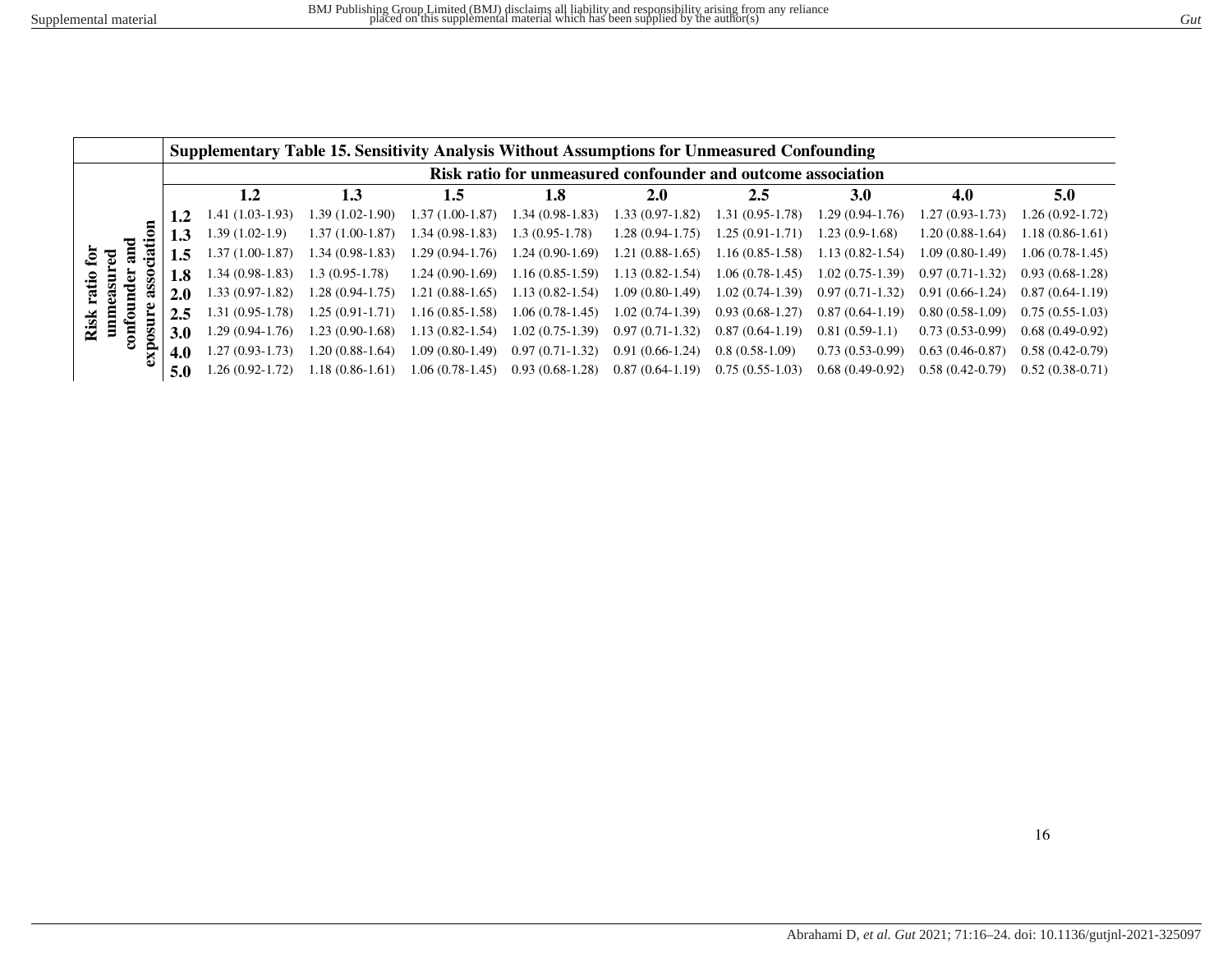# <span id="page-16-0"></span>**Supplementary Method 1. Inverse Probability of Censoring Weights**

We used inverse probability of censoring weighting to assess the potential impact of differential censoring from drug switching (i.e. PPI users adding-on/switching to H2RAs, and vice versa) (1, 2), and to investigate death as a competing risk between PPI and H2RA users (3). This analysis was completed in three steps.

# **Step 1:**

For both exposure groups, the follow-up period will be sudivided into one-year intervals. Inverse probability of censoring weights (IPCWs) were fit using logistic regression to predict the probability of remaining uncensored (i.e. not switching or adding on from PPI to H2RA and vice versa) at a given interval, conditional on the following variables, all measured in the previous interval: age, sex, alcohol related disorders (alcohol dependency, alcoholic cirrhosis of the liver, alcoholic hepatitis, hepatic failure), smoking status (current, former, never, unknown), body mass index, atrial fibrillation, anemia, cancer (excluding non-melanoma skin cancer), congestive heart failure, gastric metaplasia, hypercholesterolemia, hypertension, venous thromboembolism, chronic kidney disease, stroke, hernia, gastrointestinal bleeding, dialysis, gastric surgery, indications for acid suppressant drug use (approved indications: Barrett's esophagus, *Helicobacter pylori* infection, gastro-oesophageal reflux disease, peptic ulcer disease, dyspepsia; off-label indications: gastritis/duodenitis and stomach pain) and use of the following medications: metformin, non-steroidal anti-inflammatory drugs, antiplatelets, dual antiplatelets, cyclooxygenase-2 inhibitors, synthetic prostaglandin analogs, selective serotonin reuptake inhibitors, anticoagulants and steroids.

**Step 2**: We repeated step 1 by fitting a logistic regression model for remaining alive at a given interval (i.e. not having death as a competing event), using the same covariates as above.

**Step 3:** Using the fitted logistic models generated in Steps 1 and 2, we took the product of the weights (i.e. inverse of the probability of being uncensored from drug switching and from not dying) across all intervals for a given patient. We then stabilized the weight for each patient using intercept only models as the numerator. Unstable weights were truncated at the 0.5<sup>th</sup> and 99.5<sup>th</sup> percentile. For each patient, the stabilized IPCWs generated in steps 1 and 2 were multiplied along with the standardized mortality ratio weights used in the primary model to generate an overall weight. Thus, stabilized IPCWs and treatment weights were used to estimate the marginal hazard ratio of gastric cancer associated with the use of PPIs compared with H2RAs.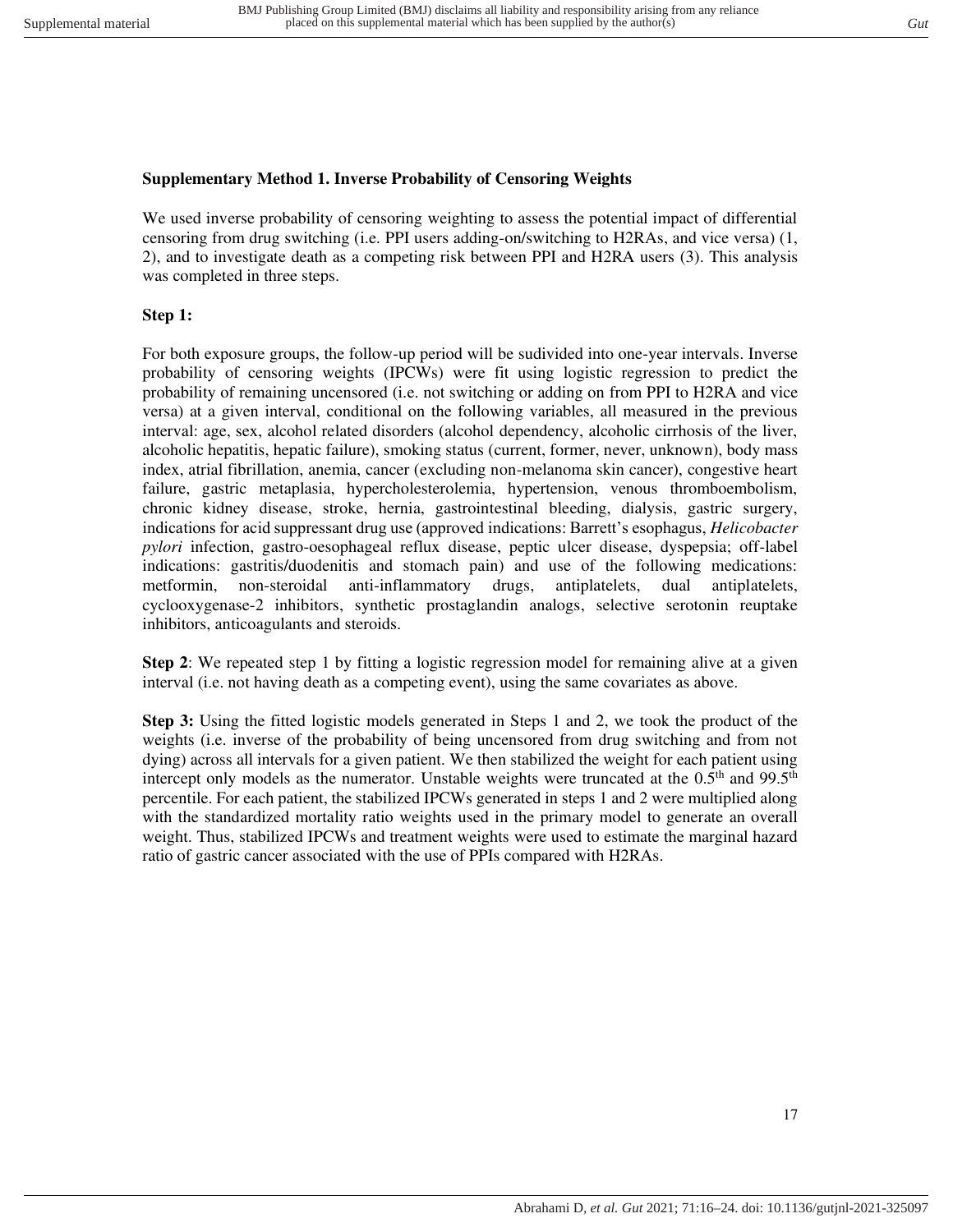# <span id="page-17-0"></span>**Supplementary Method 2. High-dimensional propensity-scores**

We used the high-dimensional propensity score (HD-PS) approach to reweigh our study population to investigate the impact of residual confounding. The HD-PS is a seven-step algorithm which empirically selects covariates from different data dimensions based on their prevalence and potential for confounding (4). The HD-PS represents an efficient means to control for confounding as adjustment is based on this summary score and not individual covariate values. The HD-PS model may also account for some unmeasured confounding, as the empirically selected variables may include proxies for unmeasured or unknown confounders (5).

Using the HD-PS algorithm, we empirically selected 200 covariates, in addition to the prespecified covariates listen in the manuscript and calendar year of cohort entry. Covariates were selected from five data dimensions, including prescriptions, procedures, diagnoses, disease history and administrative files. Propensity scores were then estimated using logistic regression as the predicted probability of receiving a PPI versus a H2RA, conditional on the empirically selected covariates, predefined covariates listed in the manuscript and calendar year of cohort entry. Using the estimated predicted probabilities, we reweighed the cohort using standardized mortality ratio weighting.(6) Patients exposed to PPIs were given a weight of 1, and patients exposed to H2RAs were given a weight of the odds of treatment probability (PS/[1-PS]) (6). Treatment weights were combined with IPCWs, and marginal hazard ratios for gastric cancer for users of PPIs compared to users of H2RAs were estimated.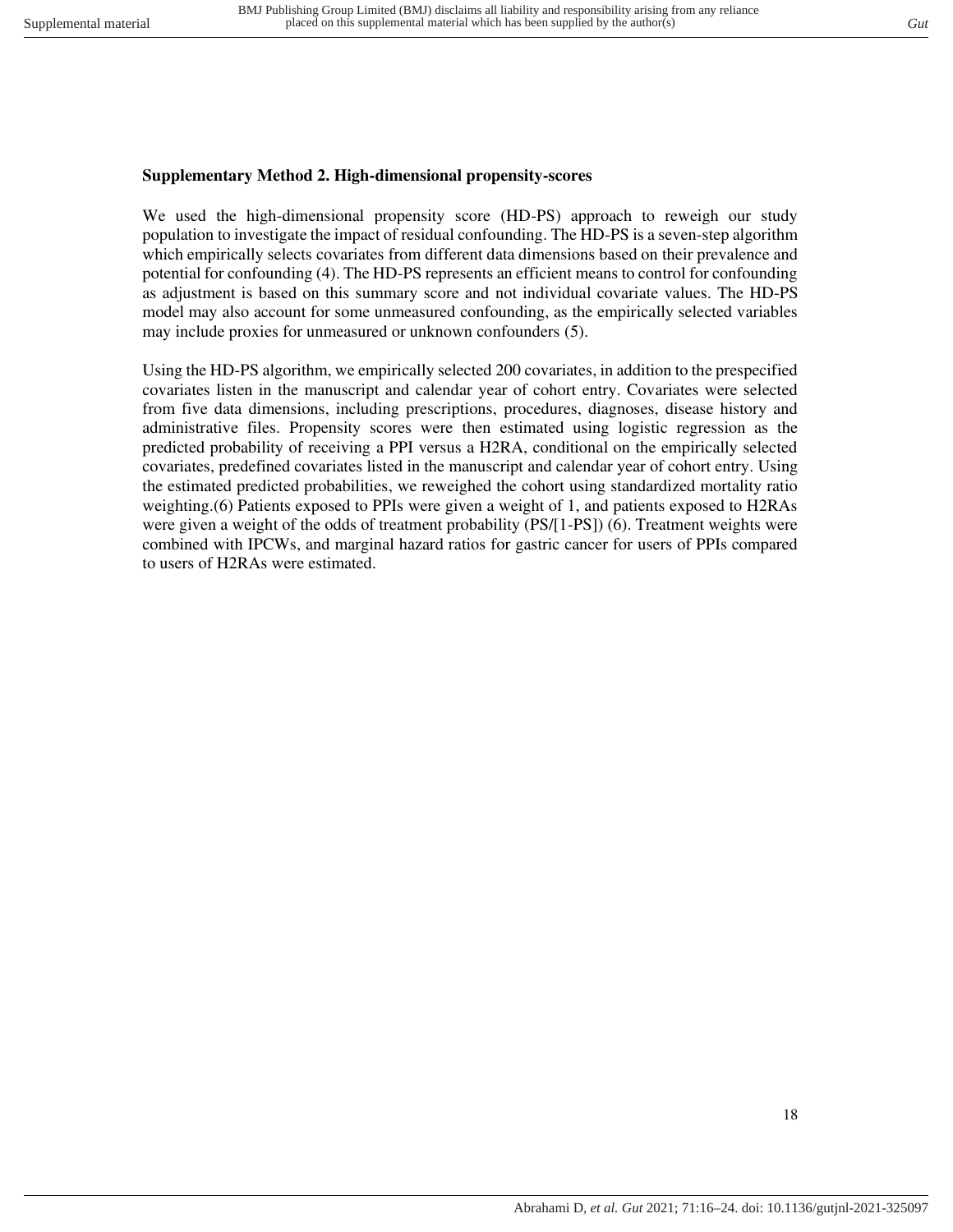## <span id="page-18-0"></span>**Supplementary Method 3. Sensitivity analysis without assumptions**

To assess the impact of residual confounding on the observed hazard ratio, we conducted a posthoc sensitivity analysis using the model proposed by Ding and VanderWeele (7). This model is a flexible approach to dealing with unmeasured confounding as it does not impose assumptions on the unmeasured confounder(s). Instead, the model derives a joint bounding factor and a sharp inequality. For an unmeasured confounder to explain away the observed hazard ratio, the sensitivity analysis parameters must satisfy the inequality. Thus, to nullify the observed hazard ratio observed in this study (HR:  $1.45$ ,  $95\%$  CI:  $1.06 - 1.98$ ), an unmeasured confounder would need to be strongly associated with both the exposure and the outcome (supplementary table 17). Should the strength of the association between an unmeasured confounder and the outcome have a magnitude of 3.0, this confounder would also need to be associated with the exposure to a magnitude of 2.0 to nullify the observed hazard ratio.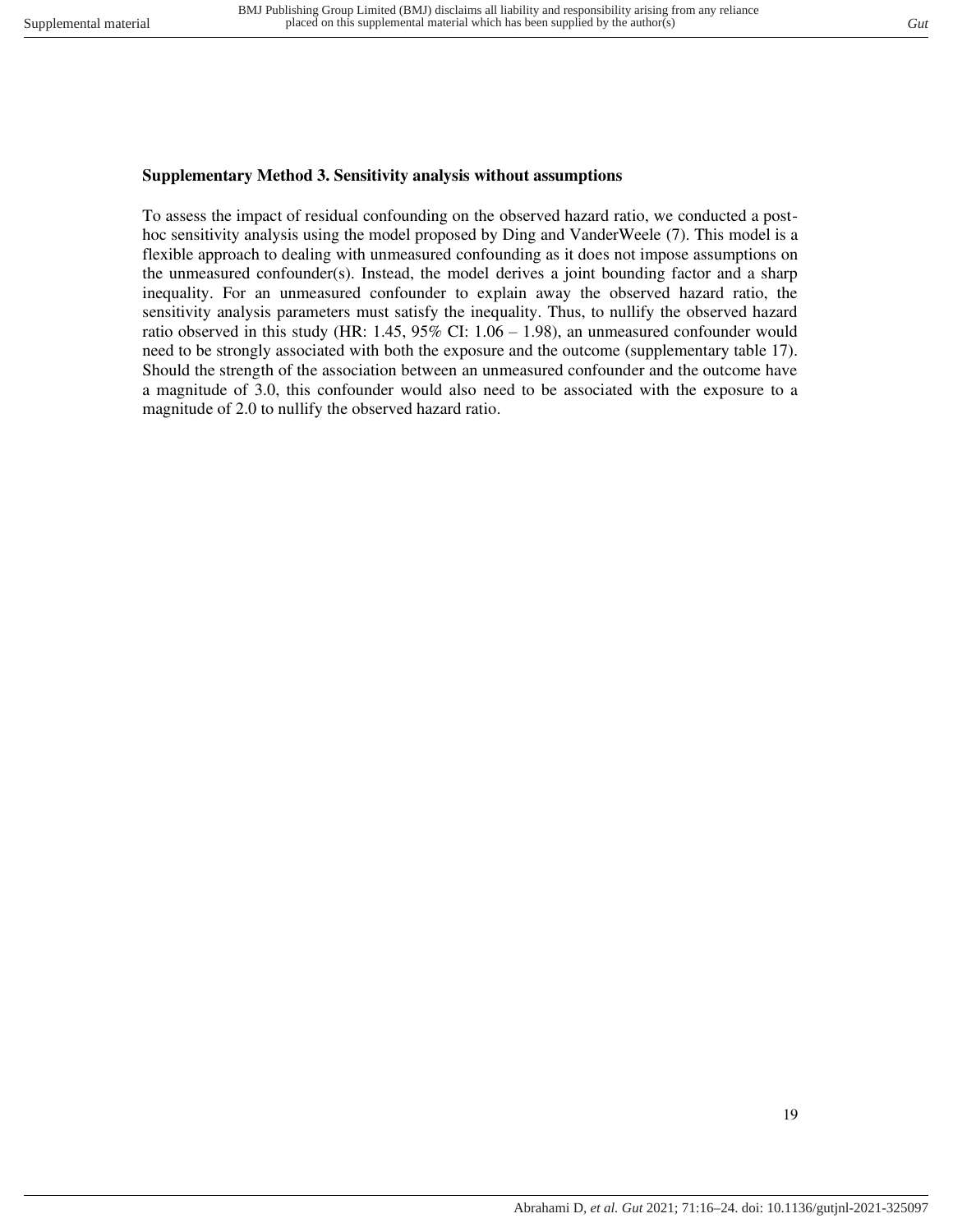## <span id="page-19-0"></span>**Supplementary Figure 1. Cohort Construction**



\* Concomitant PPI and H2RA use, inherited cancer syndromes, less than 1 year of follow-up. † Earliest of an incident diagnosis of gastric cancer, death from any cause, 1 year after switch between study drugs, end of registration, last collection date, or end of the study period (April 30, 2019), whichever occurs first.

Abbreviations: PPI: proton pump inhibitor; H2RA: histamine-2 receptor antagonist.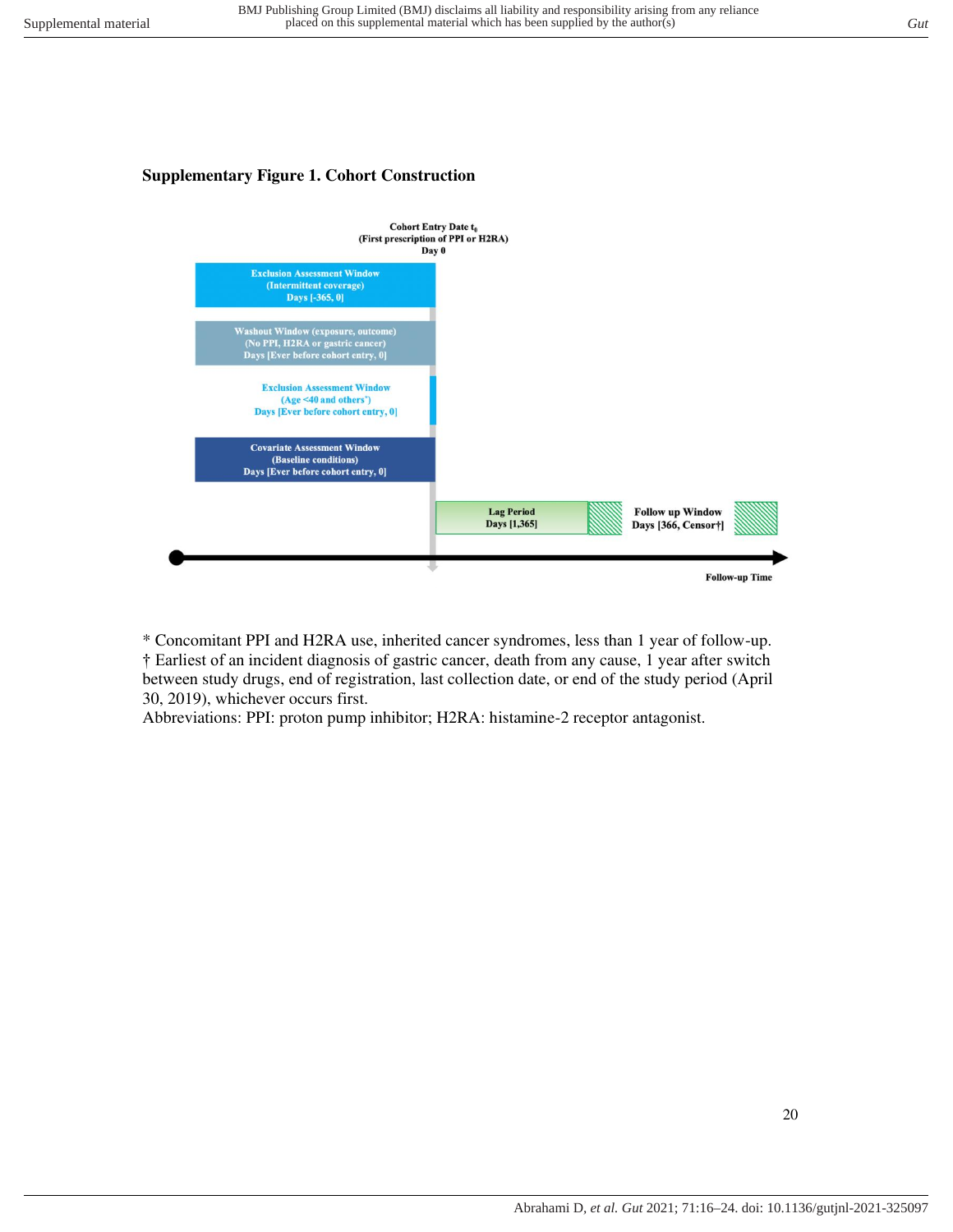

## <span id="page-20-0"></span>**Supplementary Figure 2. Restricted Cubic Spline of Cumulative Duration of Proton Pump Inhibitor Use**

Smooth restricted cubic spline curve using 5 knots of weighted hazard ratio of gastric cancer disease (solid line) and 95% confidence limits (dashed lines) as function of cumulative duration of proton pump inhibitor use. Cumulative duration was truncated at 4 years of use because of few events.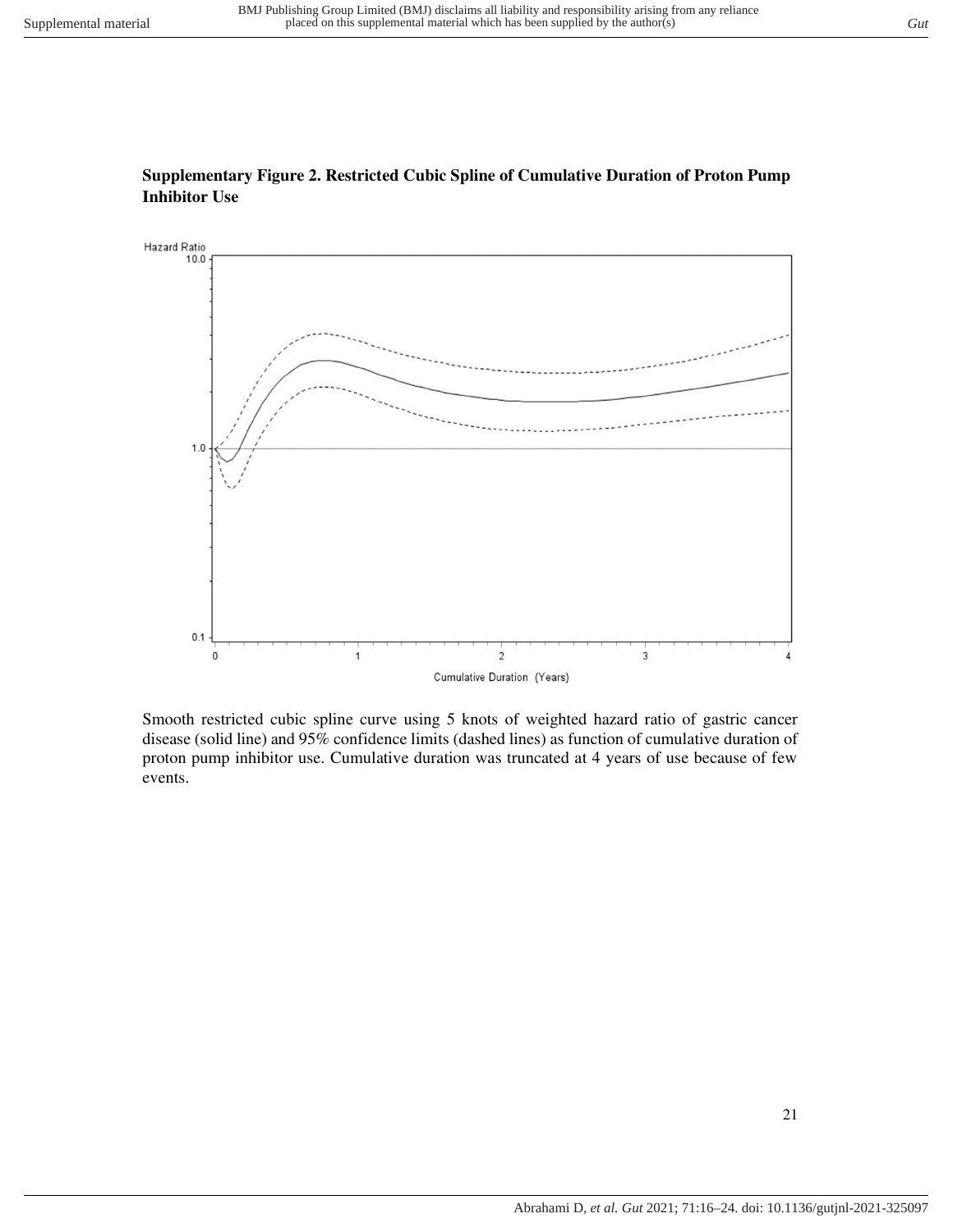

# <span id="page-21-0"></span>**Supplementary Figure 3. Restricted Cubic Spline of Cumulative Dose of Proton Pump Inhibitor Use**

Smooth restricted cubic spline curve using 5 knots of weighted hazard ratio of gastric cancer disease (solid line) and 95% confidence limits (dashed lines) as function of cumulative dose of proton pump inhibitor use. Cumulative dose was truncated at 29,200 mg of use, which is equivalent to 4 years of daily omeprazole 20 mg, because of few events.